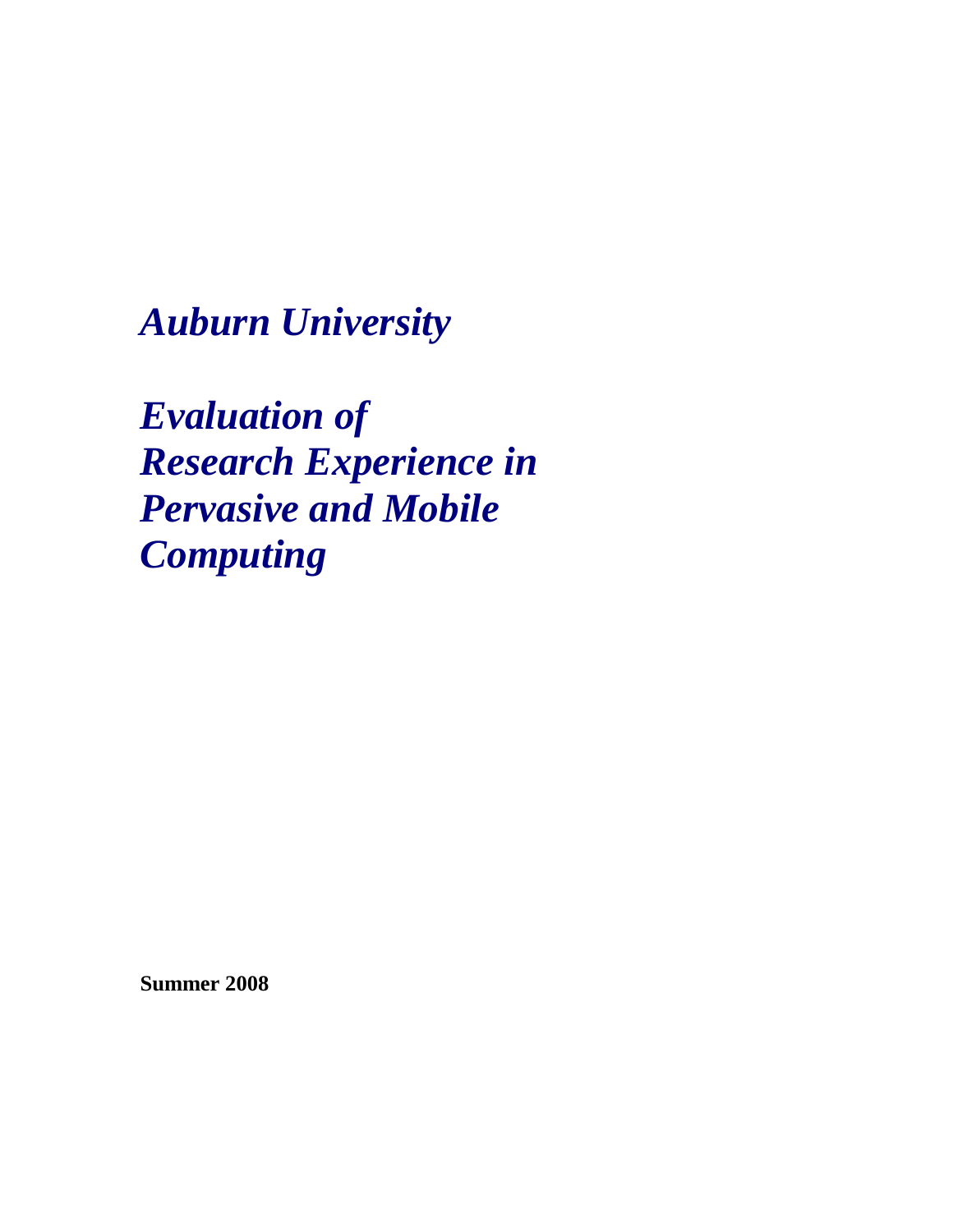# **Table of Contents**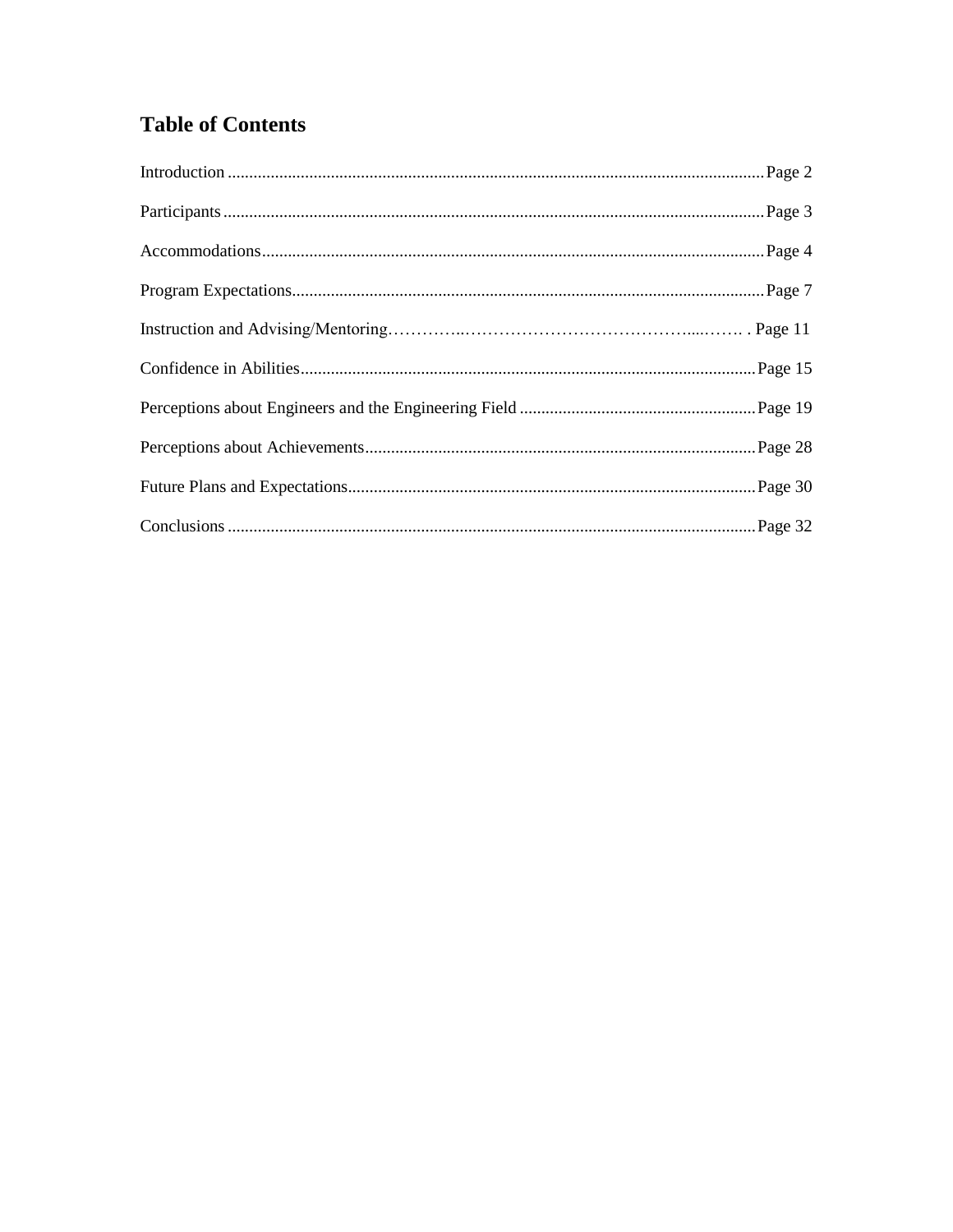# **Introduction**

The Center for Governmental Services Survey Research Lab at Auburn University contracted with the Department of Engineering to evaluate the 2008 summer *Auburn University Research Experience for Undergraduates in Pervasive and Mobile Computing*. The purpose of the evaluation was to determine how well the program met the following core goals:

- Increase the number of future professionals in the areas of pervasive and mobile computing.
- Develop students' ability to apply computer and information-based technologies to real-world problems.
- Stimulate enrollment in graduate studies through the involvement of students in scientific investigations under the mentorship of research faculty.
- Promote collaborative ties between the student's institution and Auburn University faculty, staff, and students and to provide a basis for future cooperative studies.

Pre-program and post-program evaluations were conducted in order to gauge how well the program met these goals. On the first and last day of the program, students were asked to fill out in-depth questionnaires to determine the success of the program.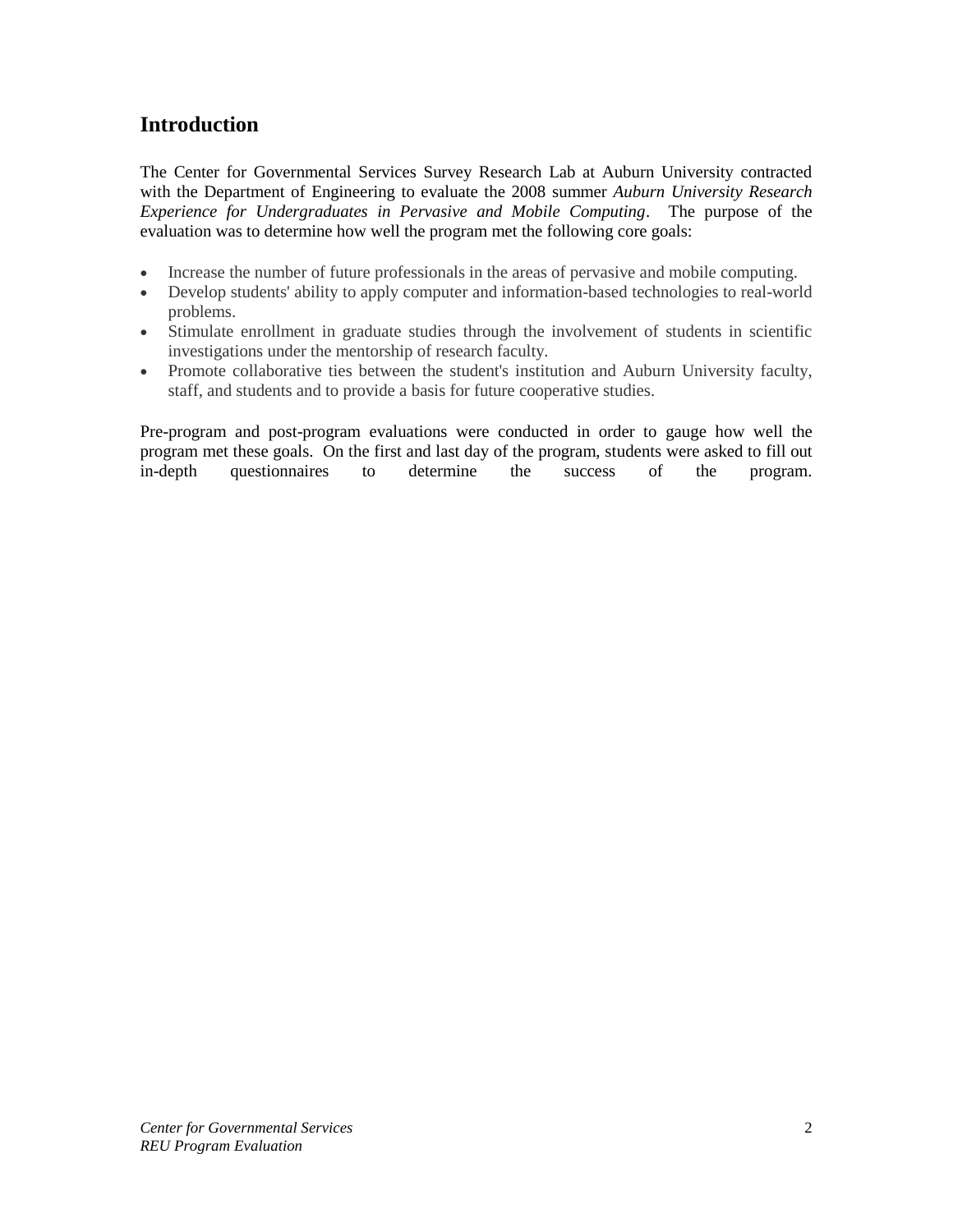# **Participants**

The *Auburn University Research Experience for Undergraduates in Pervasive and Mobile Computing* program included ten undergraduates from around the United States. Five participants were from Alabama, and other students represented Pennsylvania, South Carolina, Virginia, Kentucky and West Virginia.

Seven students had two family members who were engineers or scientists. All of the students had previous research or work experience

When asked why they decided to apply to the program, most participants said they wanted to find some summer jobs and have some research experience. Other reasons included:

- Topic was interesting
- Have more technical knowledge
- Location and timing was favorable

Participants had a strong sense that pervasive and mobile computing is, and will remain, an important field that will promote technological advances. They considered mobile computing very important due to the potential for day-to-day application and the ability to improve the standard of living.

# *Highlights:*

*The 2008 REU program included ten participants from states across the Country.*

*Students had different reasons for attending the program including the desire to have additional research knowledge and experience.*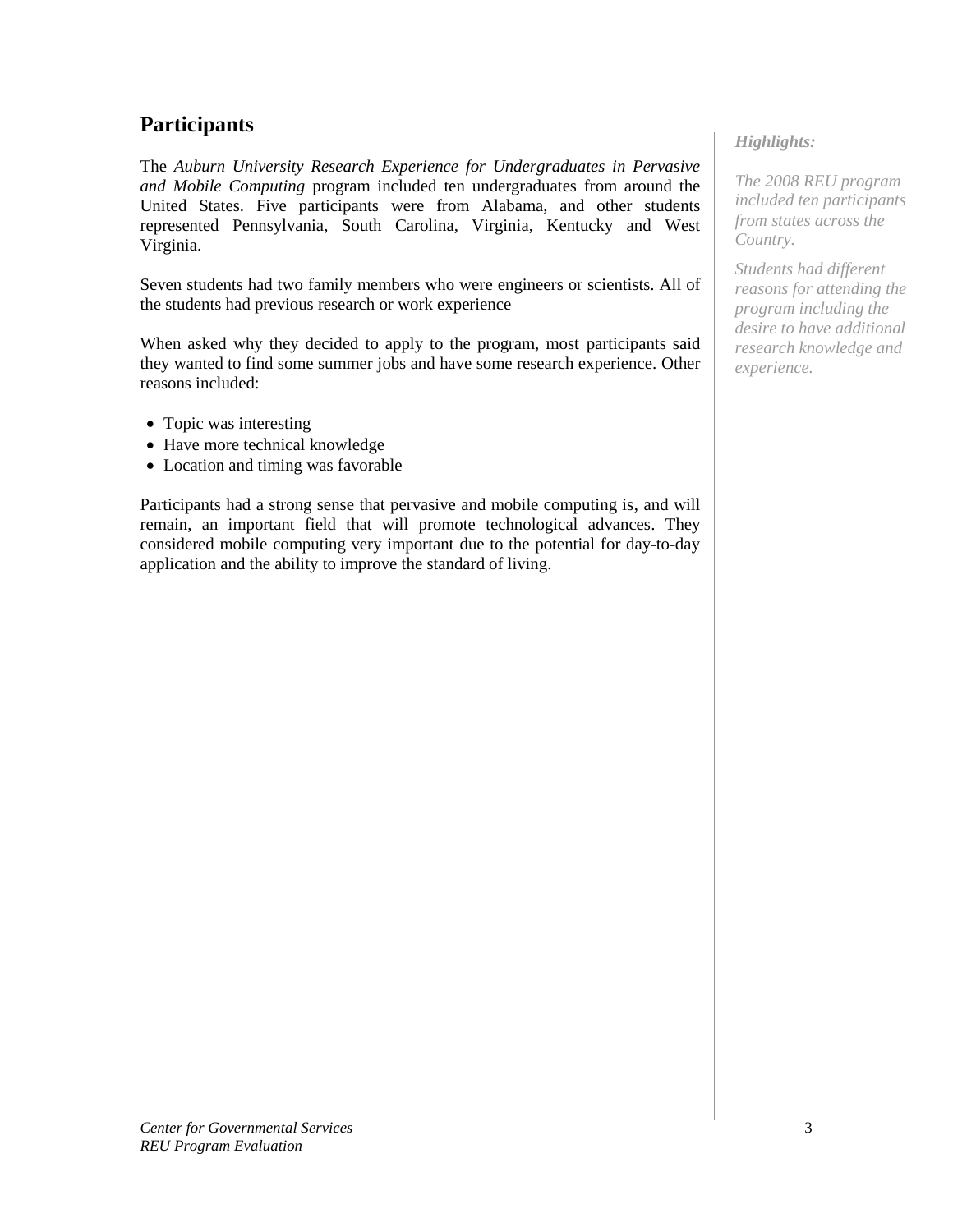# **Accommodations**

At the beginning of the program, all of the students reported that faculty and staff contacts with whom they communicated via e-mail were very helpful. A majority also felt that they were given adequate information about what to expect regarding housing, travel and expenses.

#### **Based on communication through e-mail, the contacts for the department were thought to be very helpful**

|                       | Frequency | Percent |
|-----------------------|-----------|---------|
| <b>Strongly Agree</b> |           | 90      |
| Somewhat Agree        |           | 10      |
| Total                 | 10        | 100     |

#### **Adequate information about housing, travel and other expenses was provided by the department so I knew what to expect when I got to Auburn**

|                       | Frequency | Percent |
|-----------------------|-----------|---------|
| <b>Strongly Agree</b> |           | 50      |
| Somewhat Agree        | 4         | 40      |
| No Opinion            |           | 10      |
| Total                 | 10        | 100     |

Follow-up questions at the end of the program confirmed that most students agreed that they were reimbursed for travel as they expected, and that the amount was sufficient to meet their needs. Similarly, most participants strongly agreed that he or she received meal allowances and stipends as they anticipated and most considered the amounts adequate.

#### **The amount of allowable travel reimbursement was adequate to meet my financial needs**

|                       | Frequency | Percent |
|-----------------------|-----------|---------|
| <b>Strongly Agree</b> |           | 70      |
| Somewhat Agree        |           | 10      |
| No Opinion            |           | 10      |
| Somewhat Disagree     |           | 10      |
| Total                 | 10        | 100     |

# *Highlights:*

*All of the students at least somewhat agreed that department members with whom they communicated were very helpful.*

*Participants widely agreed that they had adequate advance information about travel, housing, and expenses so they knew what to expect in Auburn.* 

*Funding for travel and meal allowances was adequate to meet most students' needs.*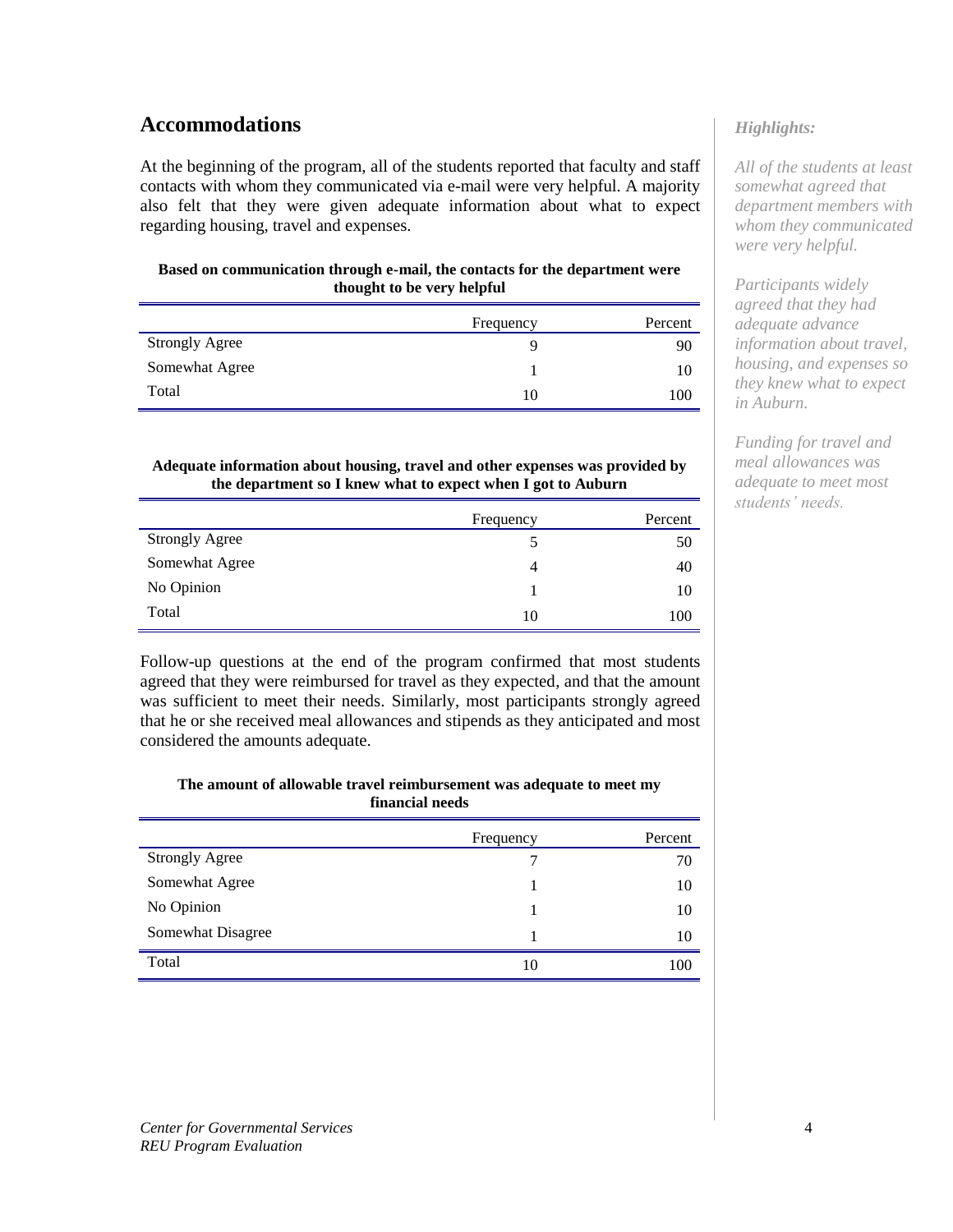|  | The meal allowance/stipend was adequate to meet my financial needs |
|--|--------------------------------------------------------------------|
|  |                                                                    |

|                       | Frequency | Percent |
|-----------------------|-----------|---------|
| <b>Strongly Agree</b> |           | ou      |
| Somewhat Agree        |           | 40      |
| Total                 |           | 100     |

Six out of ten students agreed that housing arrangements were satisfactory. Also, all students felt that they were welcomed at Auburn and felt at home when they first arrived at the campus. By the end of the program, all students agreed that they felt welcomed and at home throughout the summer.

#### **Housing arrangements were satisfactory**

|                       | Frequency      | Percent |
|-----------------------|----------------|---------|
| <b>Strongly Agree</b> | 3              | 30      |
| Somewhat Agree        | 3              | 30      |
| No Opinion            | $\overline{2}$ | 20      |
| Somewhat Disagree     | $\mathfrak{D}$ | 20      |
| Total                 | 10             | 100     |

| Upon arriving at Auburn, I was welcomed and felt at home |           |         |  |
|----------------------------------------------------------|-----------|---------|--|
|                                                          | Frequency | Percent |  |
| <b>Strongly Agree</b>                                    |           | 70      |  |
| Somewhat Agree                                           | 3         | 30      |  |
| Total                                                    | 10        | 100     |  |

|  |  | During my stay at Auburn, I was welcomed and felt at home |  |  |
|--|--|-----------------------------------------------------------|--|--|
|  |  |                                                           |  |  |

|                       | Frequency | Percent |
|-----------------------|-----------|---------|
| <b>Strongly Agree</b> | O         | 60      |
| Somewhat Agree        |           | 40      |
| Total                 | 10        | 100     |

| <b>Number who Changed</b><br><b>Opinion</b> | <b>Upon Arrival</b>   | <b>During Stay</b>    |
|---------------------------------------------|-----------------------|-----------------------|
|                                             | <b>Strongly Agree</b> | Somewhat Agree        |
|                                             | Somewhat Agree        | <b>Strongly Agree</b> |

#### *Major Points:*

*Six out of ten found housing arrangements satisfactory.*

*All students agreed that they felt welcome upon arrival and during their stay in Auburn.*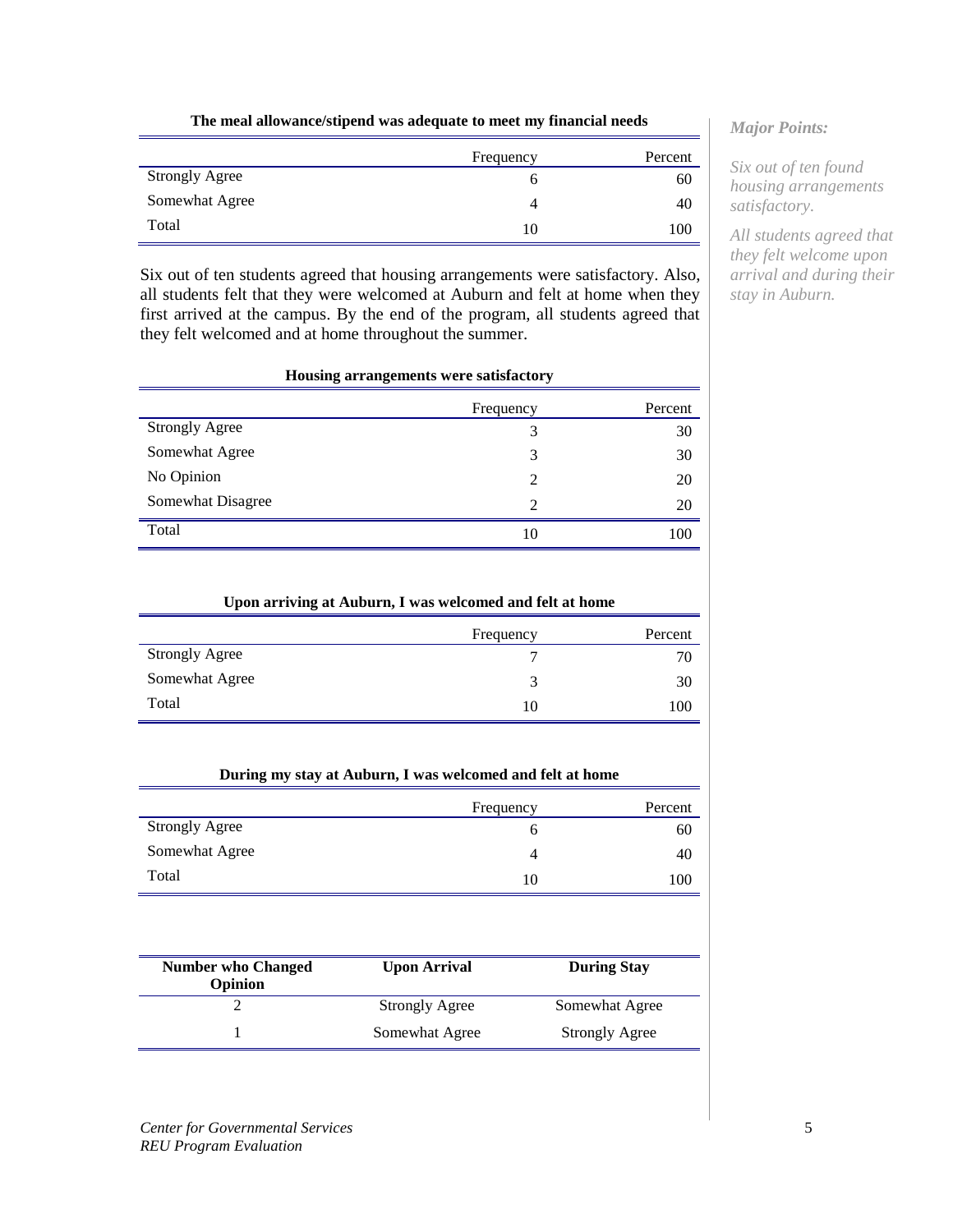Social events were coordinated to help participants acclimate to the program and the environment. Six of the ten students agreed that social events were enjoyable and four said it helped them feel comfortable. Those who were less satisfied noted that it would be helpful to have a few social events with other REU groups.

### *Major Points:*

*Some participants were less satisfied with social events than others.*

#### **Social events that took place during the program were enjoyable**

|                       | Frequency | Percent |
|-----------------------|-----------|---------|
| <b>Strongly Agree</b> |           | 50      |
| Somewhat Agree        |           | 10      |
| No Opinion            | 3         | 30      |
| Somewhat Disagree     |           | 10      |
| Total                 | 10        | 100     |

#### **Social events that took place during the program helped me feel more comfortable**

|                       | Frequency      | Percent |
|-----------------------|----------------|---------|
| <b>Strongly Agree</b> | $\overline{2}$ | 22.2    |
| Somewhat Agree        | $\overline{2}$ | 22.2    |
| No Opinion            | 4              | 44.4    |
| Somewhat Disagree     |                | 11.1    |
| Total                 | 9              | 100     |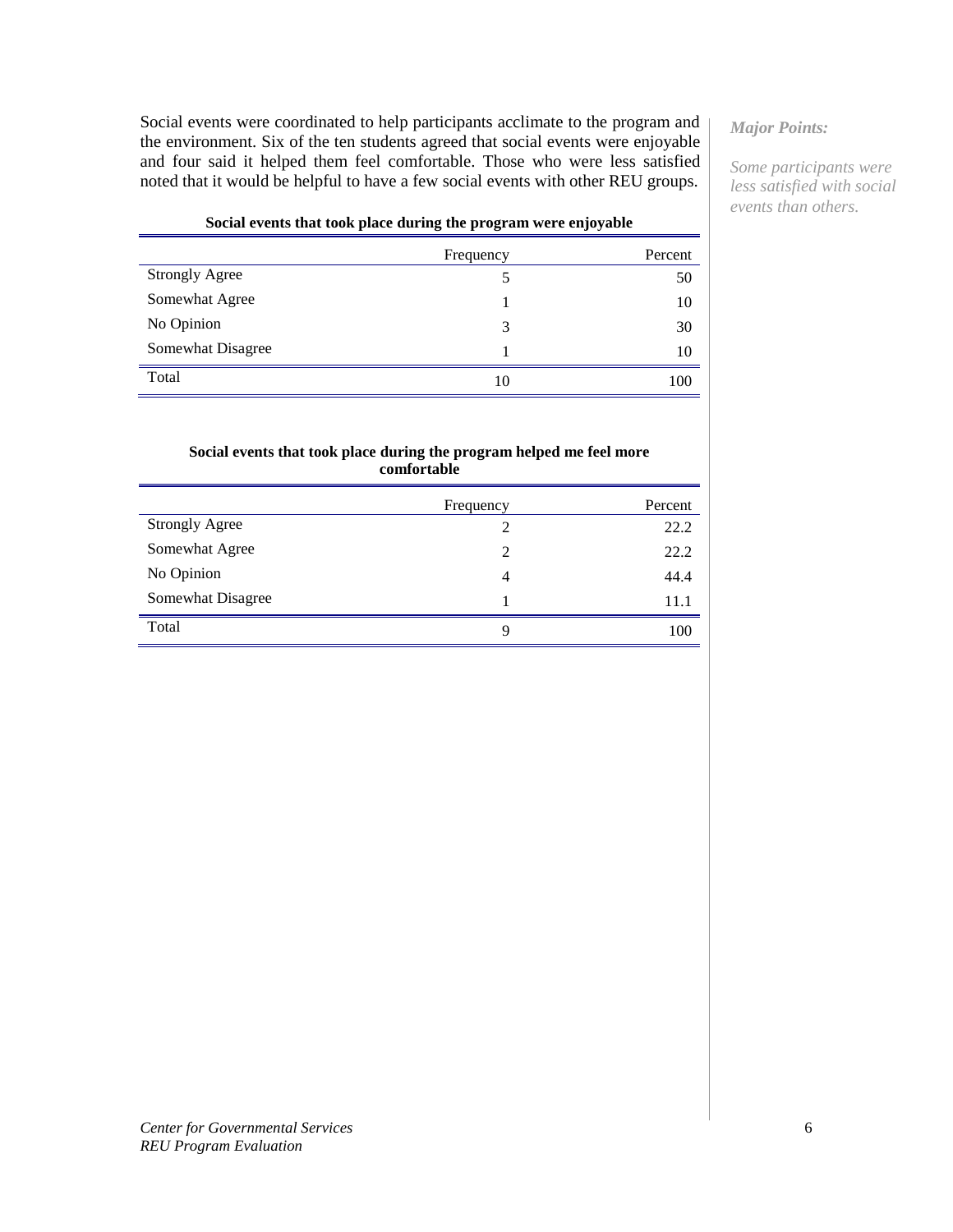# **Program Expectations**

At the beginning of the program, all students agreed that they had a pretty good idea of what to expect based on information provided by the Department. After completing the program, some participants changed their opinions about how well the information helped them have clear expectations of the summer project.

#### **Based on information provided by the department, I believe I have a pretty good idea of what to expect from the summer project**

|                       | Frequency | Percent |
|-----------------------|-----------|---------|
| <b>Strongly Agree</b> |           | 50      |
| Somewhat Agree        |           | 50      |
| Total                 | 10        | 100     |

#### **Information provided to me by the department prior to the start of the program gave me a good idea of what to expect from the summer project**

|                       | Frequency | Percent  |
|-----------------------|-----------|----------|
| <b>Strongly Agree</b> | 4         | 40       |
| Somewhat Agree        | 3         | 30       |
| No Opinion            | $\Omega$  | $\theta$ |
| Somewhat Disagree     | 3         | 30       |
| Total                 | 10        | 100      |

| <b>Number who Changed</b> |                       |                       |
|---------------------------|-----------------------|-----------------------|
| Opinion                   | <b>Before Program</b> | <b>After Program</b>  |
|                           | Somewhat Agree        | <b>Strongly Agree</b> |
|                           | Somewhat Agree        | Somewhat Disagree     |
|                           | <b>Strongly Agree</b> | Somewhat Disagree     |

# *Highlights:*

*In the beginning all students agreed that information provided by the department gave them a pretty good idea of what they could expect from the REU project. Three of them however disagreed with that after they completed the program.*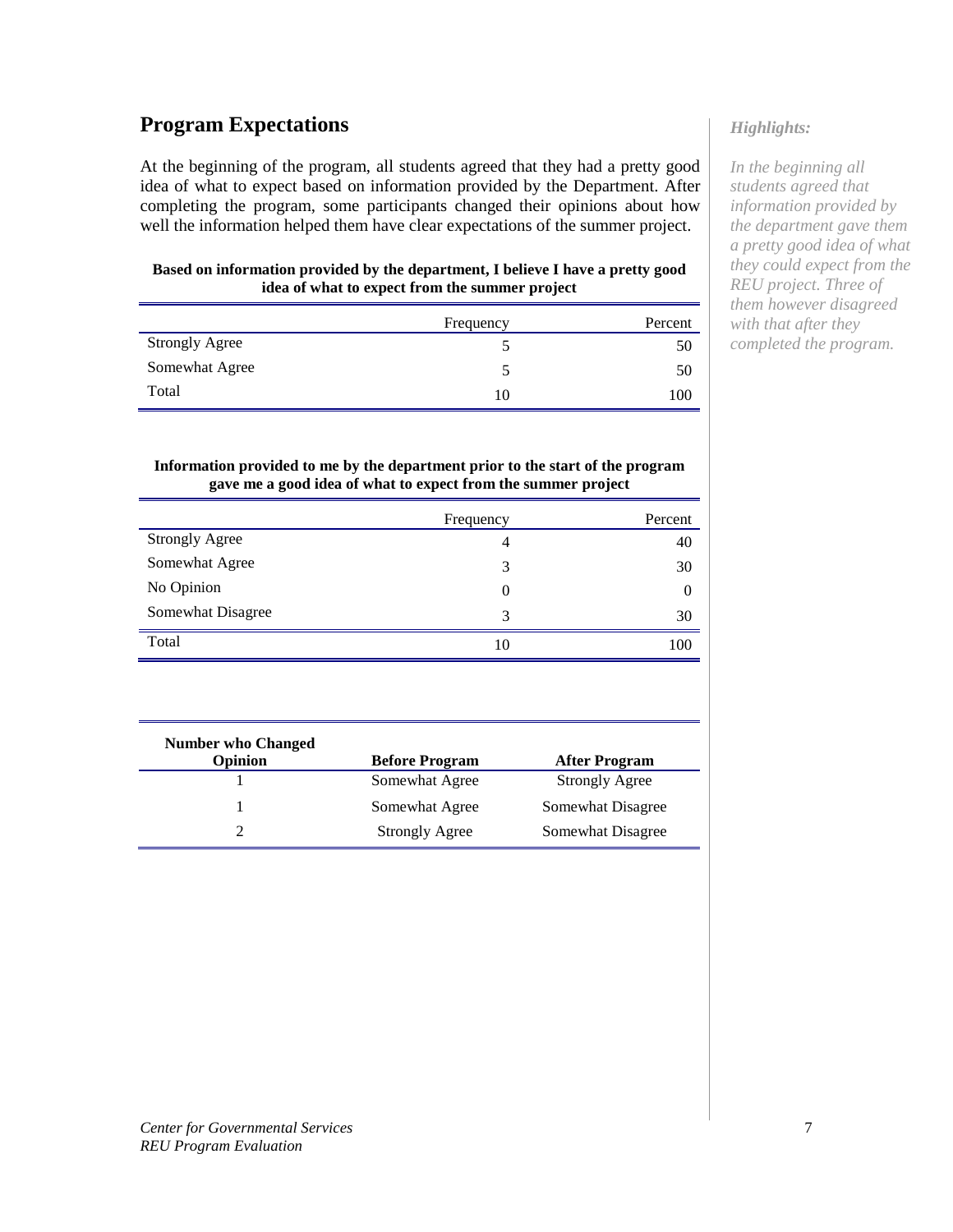At the beginning of the summer, all students felt sufficiently prepared for the project requirements of the program. When looking back over their summer experiences, a majority still felt that they were sufficiently prepared. When asked a companion question at the conclusion of the program, one participant indicated that they felt under-prepared for their project because they had never written a paper before; on the other hand, another student felt over-prepared, noting that they felt they were the only one working in the group while others were depending upon their work.

#### **Thinking about the information you have received about this program, and the education that you have so far received as an undergraduate, how prepared do you feel you are for the project requirements of this program**

|                              | Frequency | Percent  |
|------------------------------|-----------|----------|
| <b>Under Prepared</b>        | $\theta$  |          |
| <b>Sufficiently Prepared</b> | 10        | 100      |
| Over Prepared                | $\theta$  | $\theta$ |
| Not Sure                     | $\theta$  | $\theta$ |
| Total                        | 10        | 100      |

## *Major Points:*

*Overall, all students felt that they were adequately prepared for the project requirements before entering the program.*

*When students reviewed their experiences at the end of the program, a majority continued to agree that they were sufficiently prepared for project requirements.*

#### **How prepared do you feel you were for the project requirements for this program**

|                              | Frequency | Percent |
|------------------------------|-----------|---------|
| <b>Under Prepared</b>        |           | 10      |
| <b>Sufficiently Prepared</b> | 8         | 80      |
| Over Prepared                |           | 10      |
| Total                        | 10        | 100     |

Two students changed their opinions about how prepared they were for the project requirements by the conclusion of the program.

| <b>Number who Changed</b> |                       |                      |
|---------------------------|-----------------------|----------------------|
| Opinion                   | <b>Before Program</b> | <b>After Program</b> |
|                           | Sufficiently prepared | Under prepared       |
|                           | Sufficiently prepared | Over prepared        |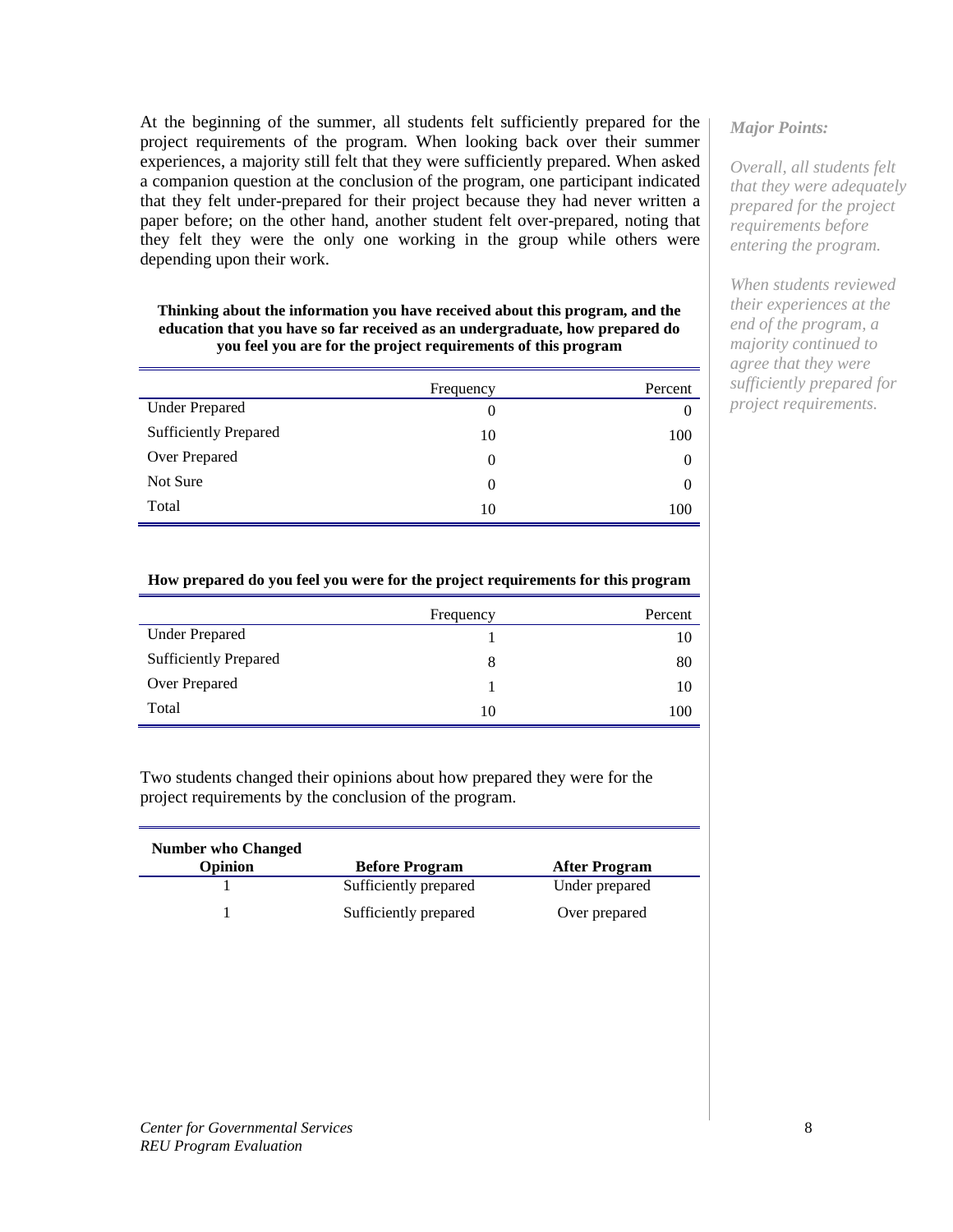Most participants agreed that information provided about the program before the beginning of the program accurately reflected what took place during the summer. However, three somewhat disagreed.

#### **Information provided to me by the department prior to the start of the program accurately reflected what actually took place**

|                       | Frequency     | Percent |
|-----------------------|---------------|---------|
| <b>Strongly Agree</b> | 4             | 40      |
| Somewhat Agree        | 3             | 30      |
| Somewhat Disagree     | $\mathcal{R}$ | 30      |
| Total                 | 10            | 100     |

Most students agreed that they participated in specific activities that program literature described.

#### **As part of my experience in the program, I conducted extensive reading and research on a new topic**

|                       | Frequency | Percent |
|-----------------------|-----------|---------|
| <b>Strongly Agree</b> | 8         | 80      |
| Somewhat Agree        |           | 10      |
| Somewhat Disagree     |           | 10      |
| Total                 | 10        | 100     |

#### **During the program, I learned more about how to design and execute wellplanned experiments**

|                          | Frequency | Percent |
|--------------------------|-----------|---------|
| <b>Strongly Agree</b>    | 3         | 30      |
| Somewhat Agree           |           | 50      |
| Somewhat Disagree        |           | 10      |
| <b>Strongly Disagree</b> |           | 10      |
| Total                    | 10        | 100     |

#### **As part of my experience in the program, I learned how to write quality formal research papers**

|                       | Frequency | Percent |
|-----------------------|-----------|---------|
| <b>Strongly Agree</b> | 3         | 30      |
| Somewhat Agree        | 5         | 50      |
| No Opinion            |           | 10      |
| Somewhat Disagree     |           | 10      |
| Total                 | 10        | 100     |

*Center for Governmental Services REU Program Evaluation*

# *Major Points:*

*A majority of participants agreed that information provided before the commencement of the program accurately reflected what occurred during the program.*

*Most participants conducted extensive research, learned how to write research papers, and design and execute experiments.*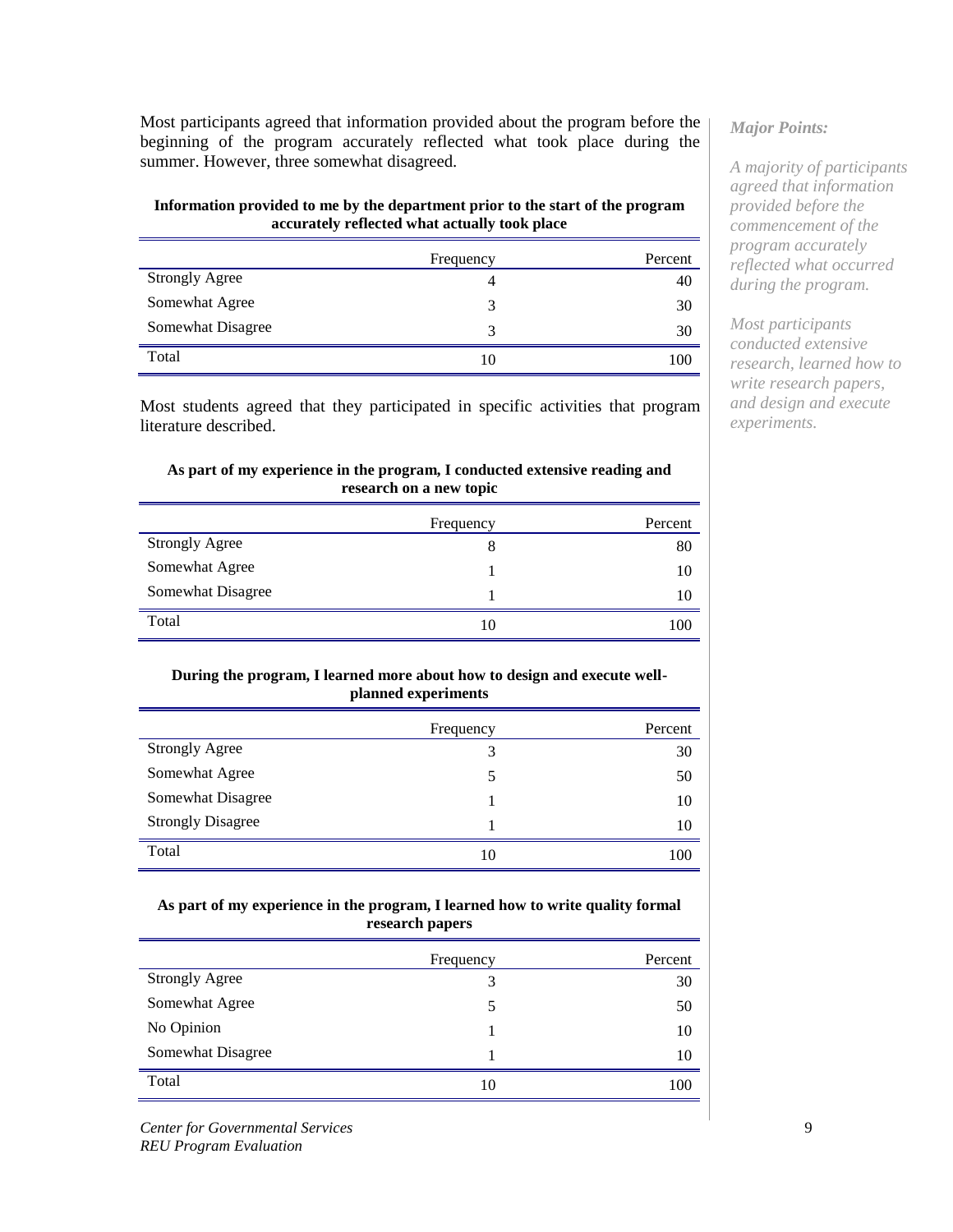#### **I became more knowledgeable about how to prepare and deliver presentations to an audience through my experiences in the program**

|                       | Frequency | Percent |
|-----------------------|-----------|---------|
| <b>Strongly Agree</b> |           | 80      |
| Somewhat Agree        |           | 10      |
| Somewhat Disagree     |           | 10      |
| Total                 | 10        | 100     |

#### **As part of my participation in the program, I developed a web page describing my project and experience**

|     | Frequency | Percent |
|-----|-----------|---------|
| Yes | ΙV        | 100     |

## *Major Points:*

*Every program participant developed a web page describing his or her project and experience.*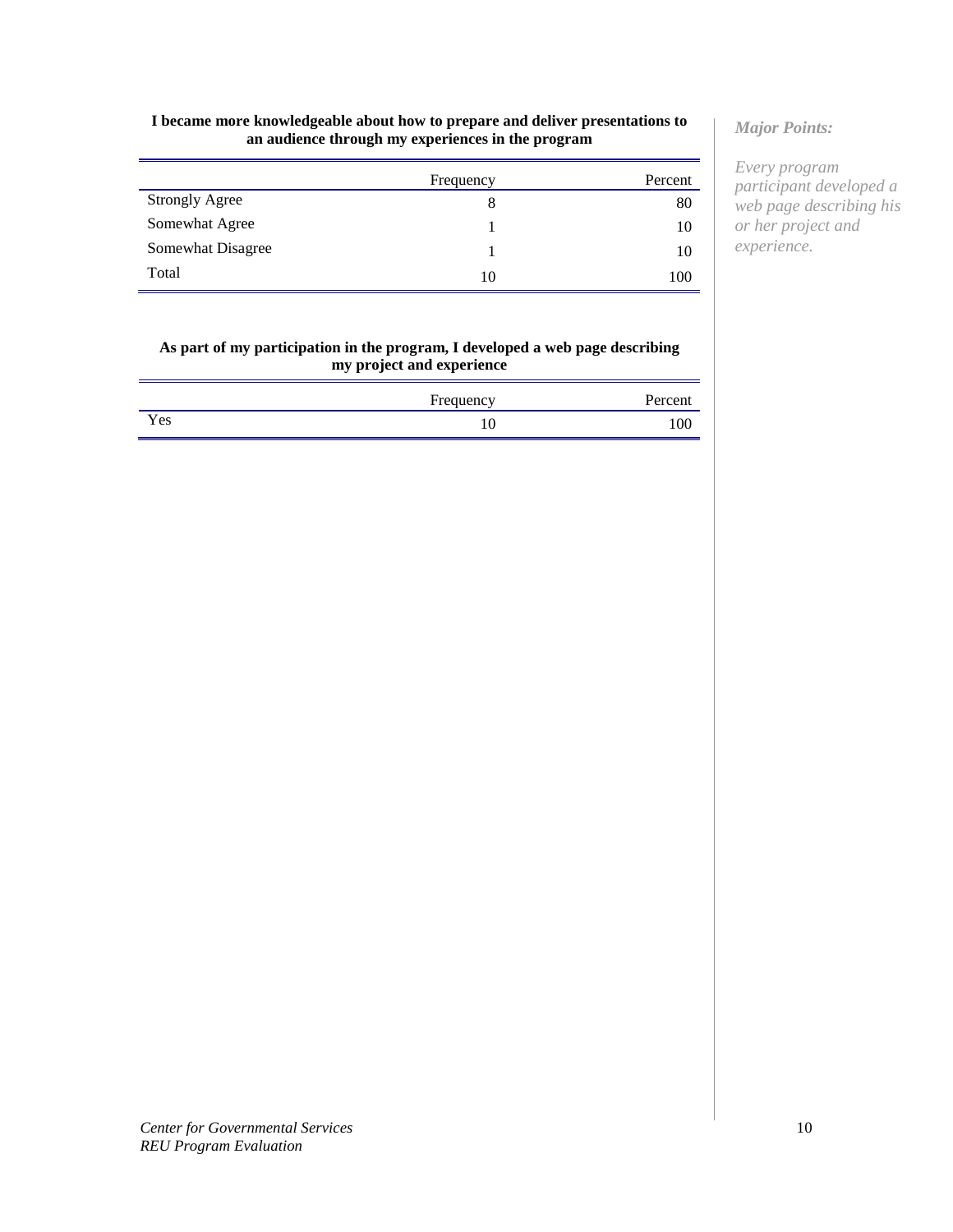# **Instruction and Advising/Mentoring**

Six out of the ten students felt that weekly seminars provided relevant and useful information. In addition, a majority of the students agreed that the information was appropriate for their level of education. One student had no opinion while two students only somewhat agreed that the information was appropriate for their level of education.

| Weekly seminars provided relevant and useful information about pervasive and |  |
|------------------------------------------------------------------------------|--|
| mobile computing                                                             |  |

|                          | Frequency | Percent |
|--------------------------|-----------|---------|
| <b>Strongly Agree</b>    | 2         | 20      |
| Somewhat Agree           | 4         | 40      |
| No Opinion               | 2         | 20      |
| Somewhat Disagree        |           | 10      |
| <b>Strongly Disagree</b> |           | 10      |
| Total                    | 10        | 100     |

#### **Did you feel that the information presented at weekly seminars was appropriate for your educational level (new and challenging enough to be interesting, but not so advanced that you felt lost)**

|                       | Frequency | Percent |
|-----------------------|-----------|---------|
| <b>Strongly Agree</b> |           | 62.5    |
| Somewhat Agree        | 2         | 25.0    |
| No Opinion            |           | 12.5    |
| Total                 | 8         | 100     |

One student took field trips as part of the project and agreed that the trips offered relevant learning experiences.

### **Did field trips taken during the program offer learning experiences that were relevant**

|                       | Frequency | Percent |
|-----------------------|-----------|---------|
| <b>Strongly Agree</b> |           | 100     |

# *Major Points:*

*Six of the ten participants felt that they received relevant and useful information during weekly seminars and that such information was adequate to their education levels.*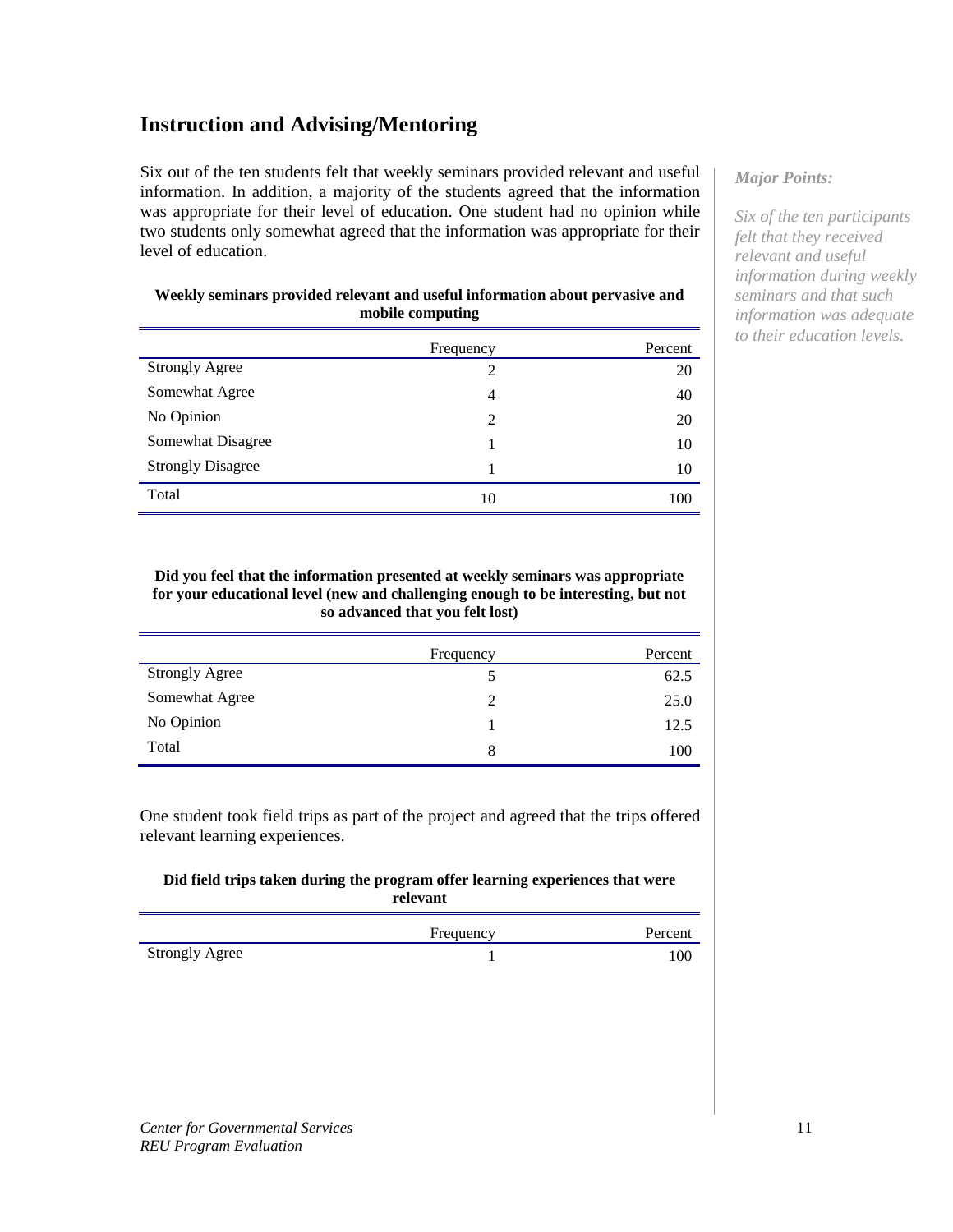All students agreed that they met once a week with their advisor or mentor to plan weekly goals, and that the meetings occurred once a week to review progress in goal attainment.

| During the program, I met with an advisor/mentor to plan weekly goals |           |         |
|-----------------------------------------------------------------------|-----------|---------|
|                                                                       | Frequency | Percent |
| <b>Strongly Agree</b>                                                 |           | 30      |
| Somewhat Agree                                                        |           | 70      |

 $Total$   $10$   $100$ 

#### **During the program, I met with my advisor/mentor at least once a week to review my progress in meeting my goals**

|                       | Frequency | Percent |
|-----------------------|-----------|---------|
| <b>Strongly Agree</b> | O         | 66.67   |
| Somewhat Agree        | 3         | 33.33   |
| Total                 | q         | 100     |

All students noted that goals were set through collaboration and that the goals were attainable.

### **Goals set with my advisor/mentor were made collaboratively and my input was taken into consideration**

|                       | Frequency | Percent |
|-----------------------|-----------|---------|
| <b>Strongly Agree</b> |           | 100     |

#### **Goals set with my advisor/mentor were attainable**

|                       | Frequency | Percent |
|-----------------------|-----------|---------|
| <b>Strongly Agree</b> |           | 70      |
| Somewhat Agree        |           | 30      |
| Total                 | 10        | 100     |

All students agreed that mentors or advisors were approachable and available.

#### **I was able to approach my advisor or mentor with any questions I had regarding the program or work that was undertaken**

|                       | Frequency | Percent |
|-----------------------|-----------|---------|
| <b>Strongly Agree</b> |           | 100     |

## *Major Points:*

*Weekly meetings took place so advisors and students could plan goals or track progress.*

*All of students agreed that goals were made through collaboration and were attainable.*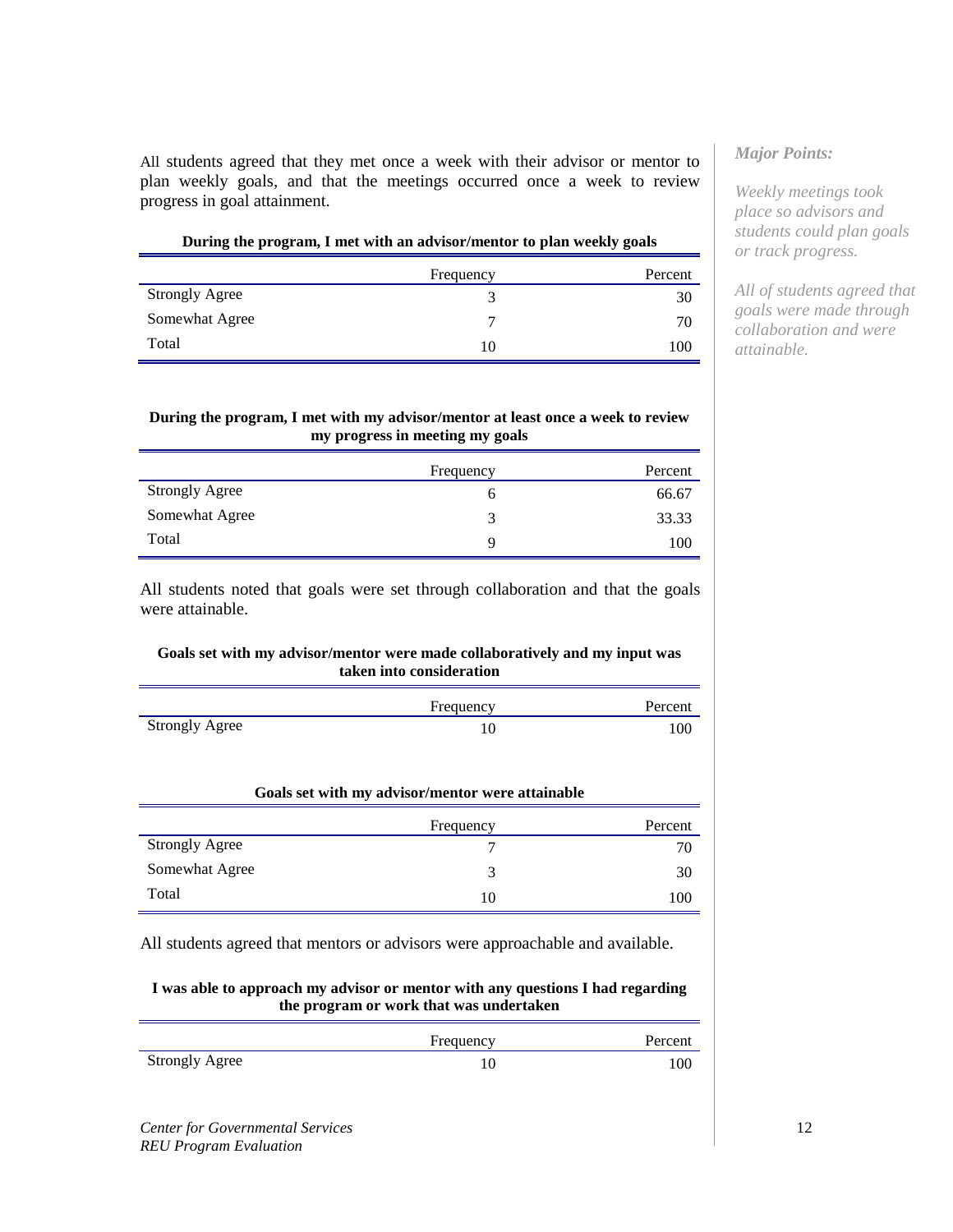#### **My advisor/mentor made him- or herself available to me when I needed help or advice**

|                       | Frequency | Percent |
|-----------------------|-----------|---------|
| <b>Strongly Agree</b> |           | 80      |
| Somewhat Agree        |           | 20      |
| Total                 | 10        | 100     |

Almost every student expressed satisfaction with the level of interest shown in their projects by advisors or mentors. Most agreed that a positive working relationship was developed with advisors or mentors.

### **I am satisfied with the level of interest that my advisor/mentor showed in my project throughout this program**

|                       | Frequency | Percent |
|-----------------------|-----------|---------|
| <b>Strongly Agree</b> |           | 10      |
| Somewhat Agree        |           | 50      |
| Somewhat Disagree     |           | 10      |
| Total                 | 10        | 100     |

| I developed a positive working relationship with my advisor/mentor |           |         |
|--------------------------------------------------------------------|-----------|---------|
|                                                                    | Frequency | Percent |
| <b>Strongly Agree</b>                                              |           | 90      |
| No Opinion                                                         |           | 10      |
| Total                                                              | 10        | 100     |

A majority of students agreed that a graduate assistant was available and approachable when help was needed.

# *Major Points:*

*There was strong agreement that mentors were approachable and available to assist students.*

*Most participants developed positive working relationships with advisors and were mostly satisfied with the level of interest advisors showed toward their efforts.*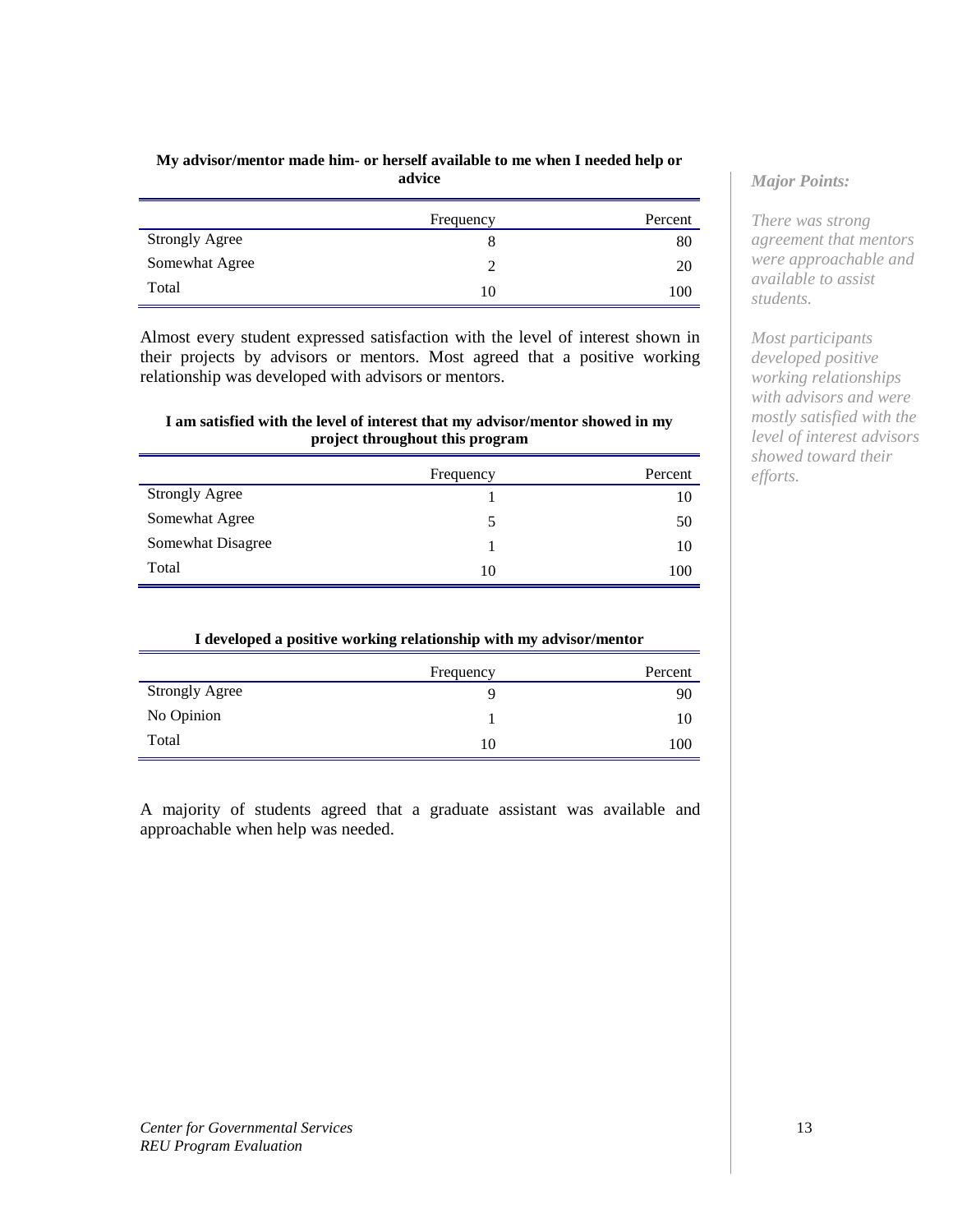#### **There was a graduate assistant available who I was able to approach for help if needed**

|                       | Frequency | Percent |
|-----------------------|-----------|---------|
| <b>Strongly Agree</b> |           | 66.67   |
| No Opinion            | 3         | 33.33   |
| Total                 | Q         | 100     |

Seven students agreed that they felt comfortable seeking assistance from the Academic Director. While the majority of students for the most part felt comfortable approaching faculty members for assistance, two indicated that they did not feel comfortable.

#### **I felt comfortable that I could approach the Academic Director for assistance with general research questions, issues with a mentor, program questions, or other issues.**

|                       | Frequency      | Percent |
|-----------------------|----------------|---------|
| <b>Strongly Agree</b> | 5              | 50      |
| Somewhat Agree        | $\mathfrak{D}$ | 20      |
| No Opinion            | $\mathfrak{D}$ | 20      |
| Somewhat Disagree     |                | 10      |
| Total                 | 10             | 100     |

#### **I felt comfortable that I could approach other faculty members who were knowledgeable about my research area for assistance, if needed**

|                       | Frequency | Percent |
|-----------------------|-----------|---------|
| <b>Strongly Agree</b> |           | 11.11   |
| Somewhat Agree        | 5         | 55.56   |
| No Opinion            |           | 11.11   |
| Somewhat Disagree     | 2         | 22.22   |
| Total                 | 9         | 100     |

# *Major Points:*

*Six of the students agreed that there was a graduate assistant available to provide assistance.*

*Most felt that students could seek help from the Academic Director if needed.*

*Six participants felt that, for the most part, faculty members could be comfortably approached for assistance.*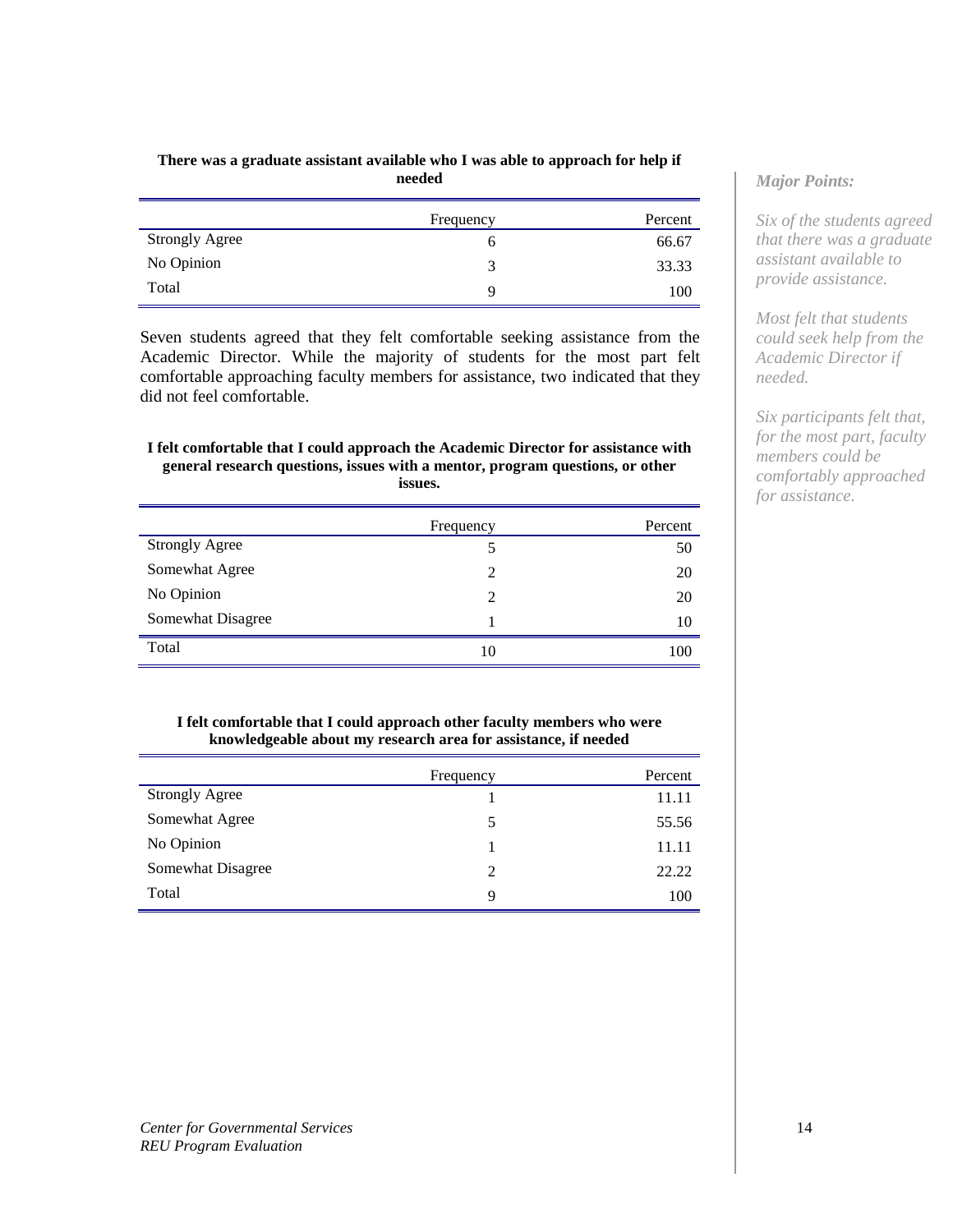# **Confidence in Abilities**

At both the beginning and the end of the program students were asked to rate how confident they felt in the strength of a number of their abilities. For most of these abilities, participants felt more confident at the end of the program than they were at the beginning of the program.

While more students claimed the ability to work in a group as a *definite strength*  after completing the program, students felt more confidence working individually too.

| Ability to work in a group (before)        |                          |         |  |
|--------------------------------------------|--------------------------|---------|--|
|                                            | Frequency                | Percent |  |
| Definitely One of My Strengths             |                          | 20      |  |
| Somewhat Strong, But Could Use Improvement |                          | 80      |  |
| Total                                      | $\mathbf{I}(\mathbf{I})$ | 100     |  |

#### **Ability to work in a group (after)**

| Frequency | Percent |
|-----------|---------|
|           | 50      |
|           | 40      |
|           |         |
|           | 100     |
|           |         |

### **Ability to work independently on an engineering project (before)**

|                                            | Frequency | Percent |
|--------------------------------------------|-----------|---------|
| Definitely One of My Strengths             | h         | 60      |
| Somewhat Strong, But Could Use Improvement | 3         | 30      |
| Not Sure                                   |           | 10      |
| Total                                      | 10        | 100     |

#### **Ability to work independently on an engineering project (after)**

|                                            | Frequency | Percent |
|--------------------------------------------|-----------|---------|
| Definitely One of My Strengths             |           | 60      |
| Somewhat Strong, But Could Use Improvement |           | 40      |
| Total                                      |           | 100     |

### *Major Points:*

*Slightly fewer students felt confident that they could work in a group after they completed the program.*

*Slightly more participants found that they were confident in being able to work independently on an engineering project at the end of summer.*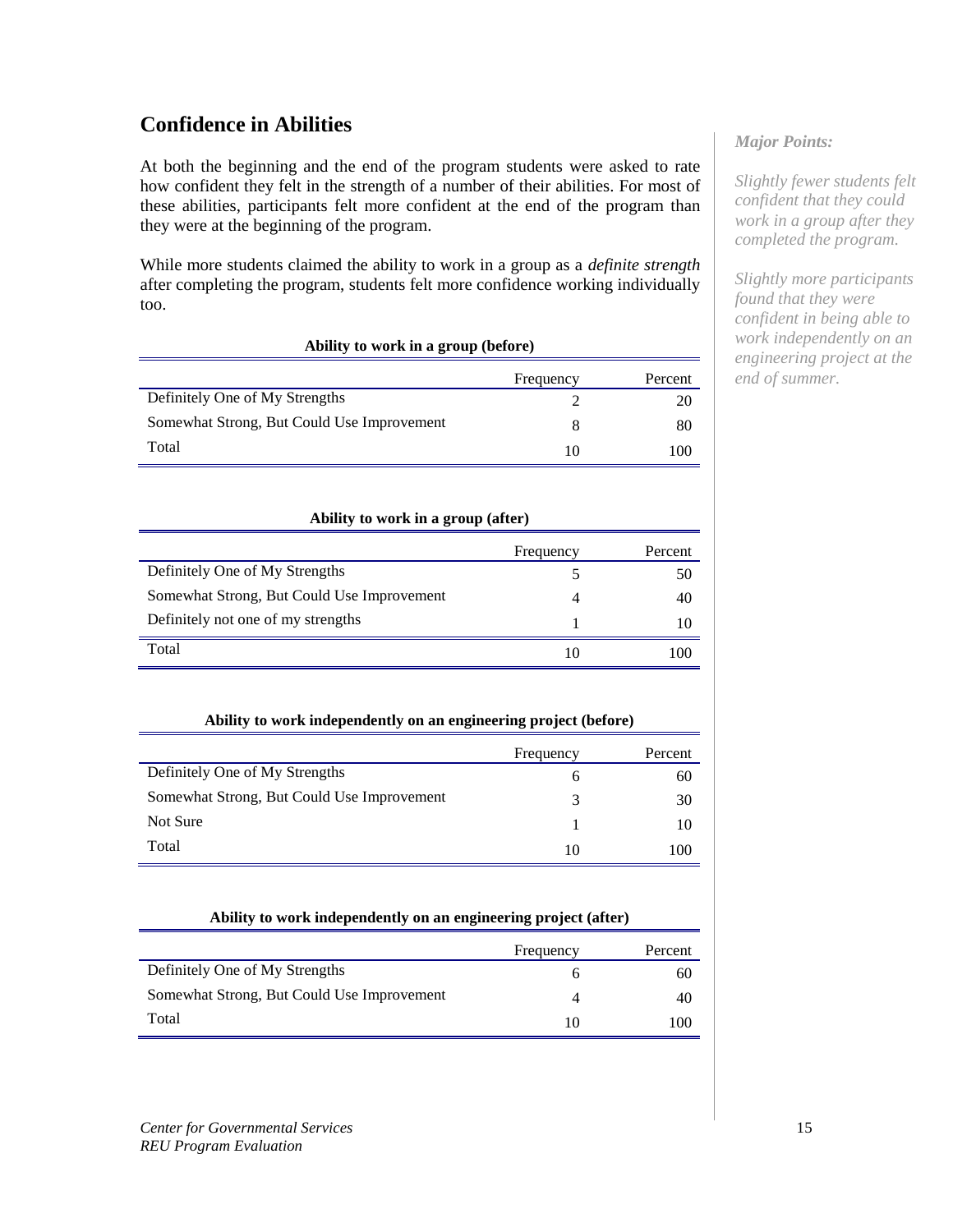More students considered practical abilities, such as being able to solve creative engineering problems and applying technologies to real-world problems, as being strong areas after experiencing the program.

#### **Ability to solve creative engineering problems (before)**

|                                            | Frequency | Percent |
|--------------------------------------------|-----------|---------|
| Definitely One of My Strengths             |           | 40      |
| Somewhat Strong, But Could Use Improvement | 5         | 50      |
| Not Sure                                   |           | 10      |
| Total                                      |           | 100     |

#### **Ability to solve creative engineering problems (after)**

|                                            | Frequency | Percent |
|--------------------------------------------|-----------|---------|
| Definitely One of My Strengths             |           | 50      |
| Somewhat Strong, But Could Use Improvement |           | 50      |
| Total                                      |           | 100     |

#### **Ability to apply computer and information-based technologies to real-world problems (before)**

|                                            | Frequency | Percent |
|--------------------------------------------|-----------|---------|
| Definitely One of My Strengths             |           | 40      |
| Somewhat Strong, But Could Use Improvement |           | 40      |
| Not Sure                                   |           | 20      |
| Total                                      |           | 100     |

#### **Ability to apply computer and information-based technologies to real-world problems (after)**

|                                            | Frequency | Percent |
|--------------------------------------------|-----------|---------|
| Definitely One of My Strengths             |           | 70      |
| Somewhat Strong, But Could Use Improvement | ≺         | 30      |
| Total                                      |           | 100     |

# *Major Points:*

*Students felt greater confidence that they could apply lessons to solve problems after they experienced the program.*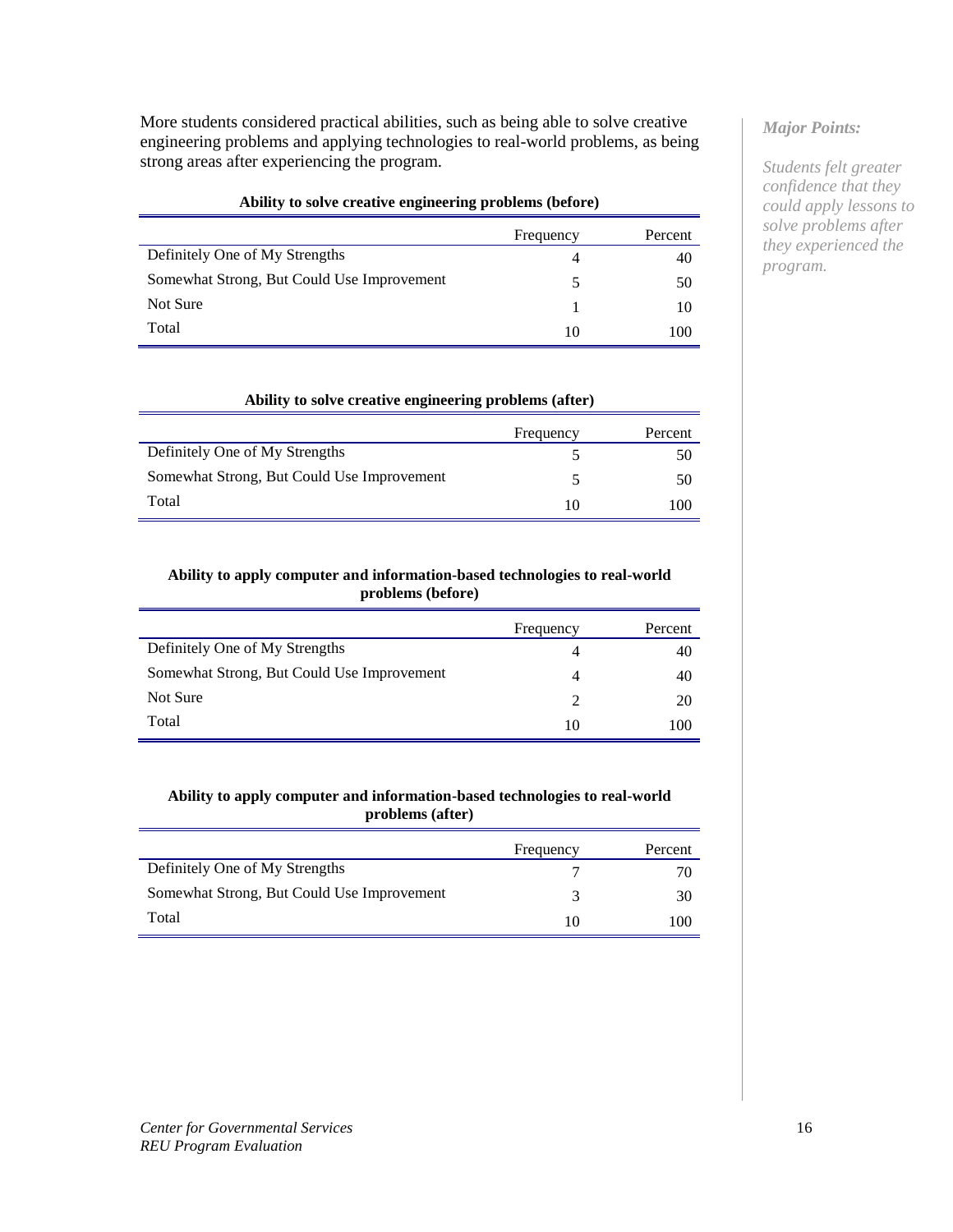Students expressed a greater ability to complete an engineering project and present research results in reports or presentations after concluding the program.

#### **Ability to complete an engineering project (before)**

|                                            | Frequency             | Percent |
|--------------------------------------------|-----------------------|---------|
| Definitely One of My Strengths             | 3                     | 30      |
| Somewhat Strong, But Could Use Improvement | 4                     | 40      |
| Definitely Not one of My Strengths         |                       | 10      |
| Not Sure                                   | $\mathcal{D}_{\cdot}$ | 20      |
| Total                                      | 10                    | 100     |

#### **Ability to complete an engineering project (after)**

|                                            | Frequency | Percent |
|--------------------------------------------|-----------|---------|
| Definitely One of My Strengths             |           |         |
| Somewhat Strong, But Could Use Improvement | Ч         | 90      |
| Total                                      |           | 100     |

#### **Ability to write research reports (before)**

|                                            | Frequency                   | Percent |
|--------------------------------------------|-----------------------------|---------|
| Definitely One of My Strengths             |                             | 10      |
| Somewhat Strong, But Could Use Improvement |                             | 10      |
| Definitely Not One of My Strengths         | 6                           | 60      |
| Not Sure                                   | $\mathcal{D}_{\mathcal{A}}$ | 20      |
| Total                                      |                             |         |

#### **Ability to write research reports (after)**

|                                            | Frequency | Percent |
|--------------------------------------------|-----------|---------|
| Definitely One of My Strengths             |           |         |
| Somewhat Strong, But Could Use Improvement |           | 70      |
| Definitely Not One of My Strengths         | 7         |         |
| Total                                      |           | 100     |

# *Major Points:*

*More students felt that they were able to complete an engineering problem after the course than before and that they could successfully explain results in written reports.*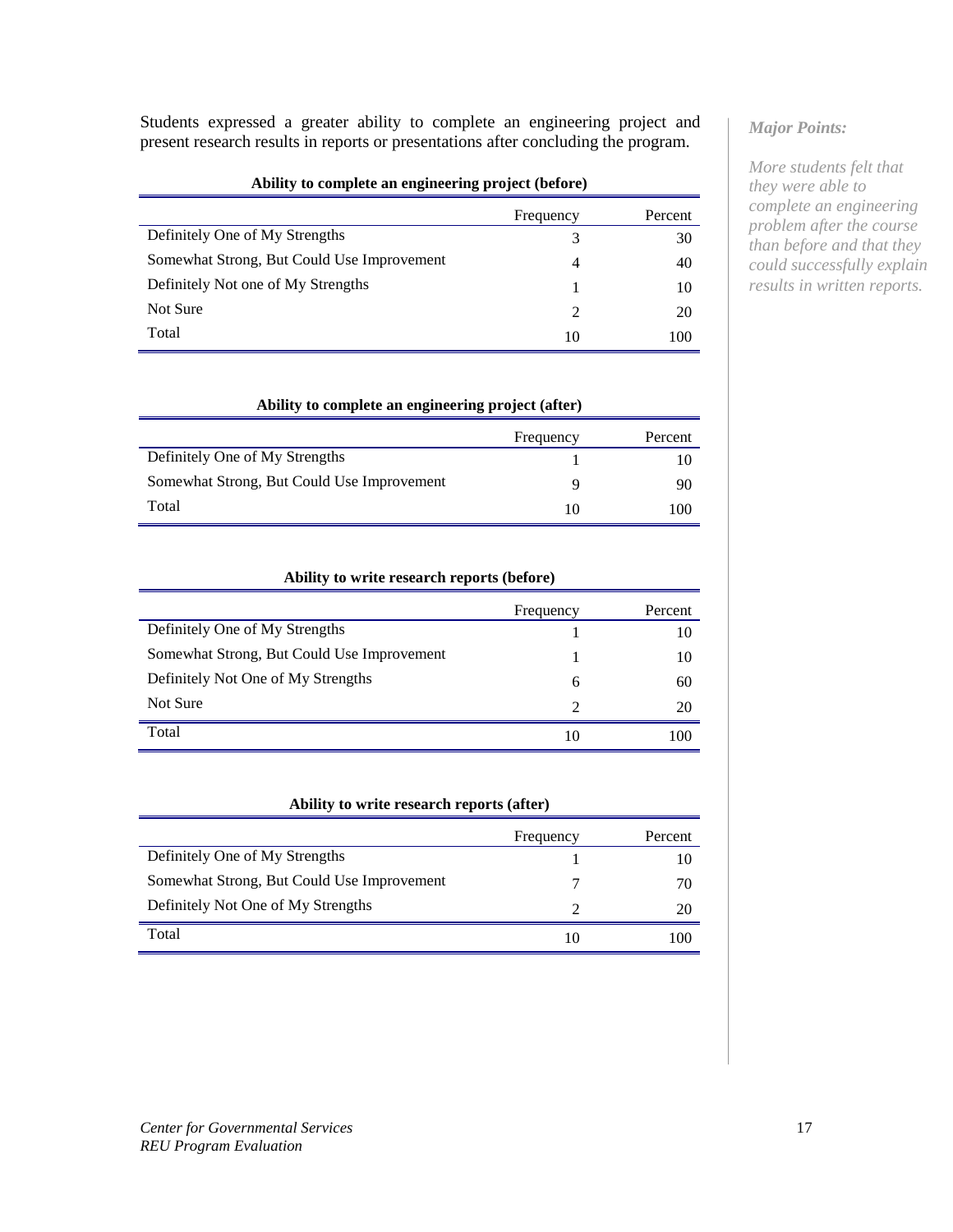# **Ability to make project presentations (before)**

|                                            | Frequency | Percent |
|--------------------------------------------|-----------|---------|
| Definitely One of My Strengths             |           | 10      |
| Somewhat Strong, But Could Use Improvement | 8         | 80      |
| Not sure                                   |           | 10      |
| Total                                      | 10        | 100     |

| Ability to make project presentations (after) |           |            |
|-----------------------------------------------|-----------|------------|
|                                               | Frequency | Percent    |
| Definitely One of My Strengths                |           | 50         |
| Somewhat Strong, But Could Use Improvement    | 4         | 40         |
| Definitely Not One of My Strengths            |           | 10         |
| Total                                         | 10        | $($ $()()$ |

# *Major Points:*

*There was stronger confidence among students that they could make project presentations after their summer experiences.*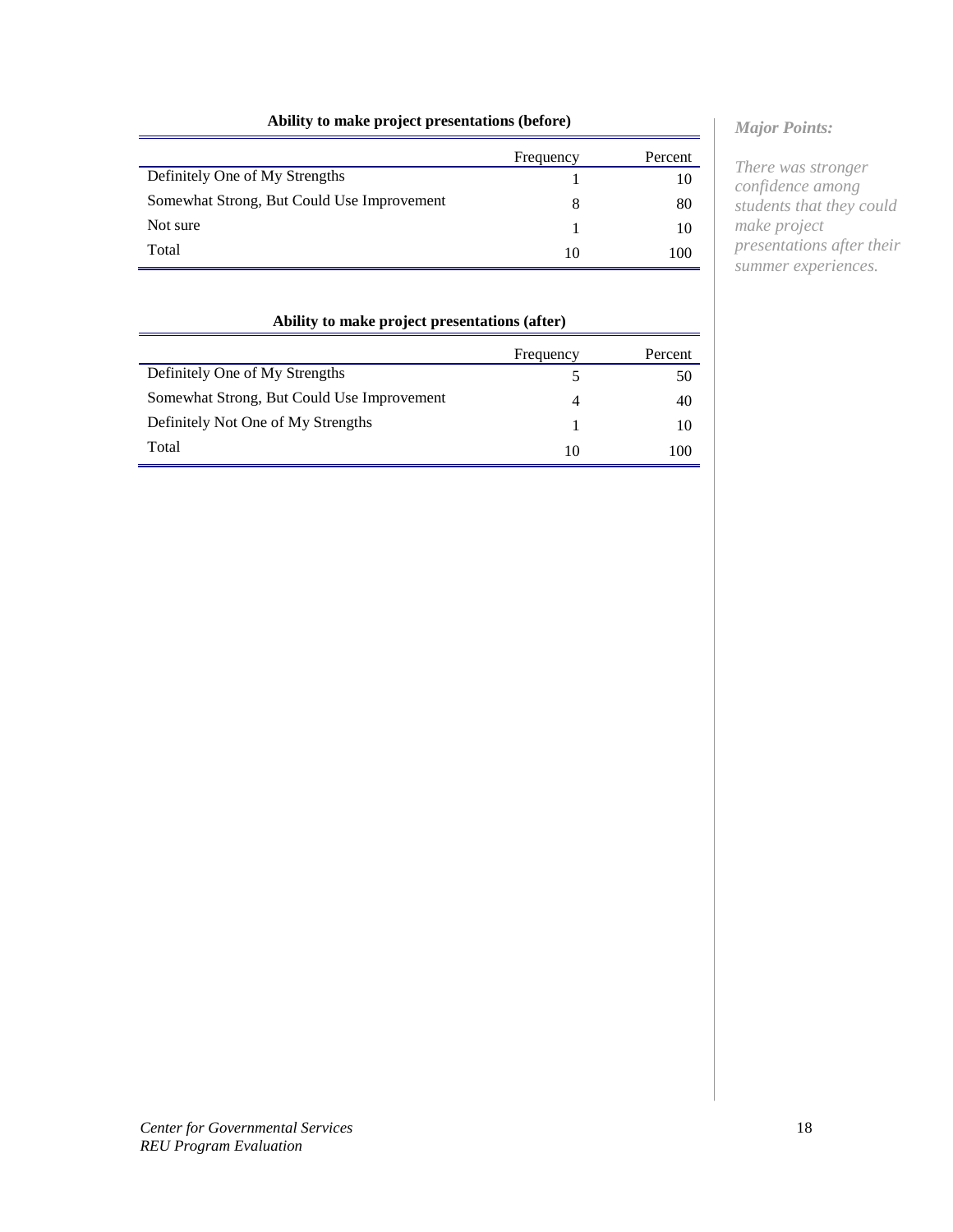# **Perceptions about Engineers and the Engineering Field**

At the beginning of the summer program, students were asked what they considered qualities and skills that make a good engineer in the areas of pervasive and mobile computing. Most of them mentioned knowledge of networking and mobile devices, programming skills, drive, determination and a willingness to learn.

After the participants completed the program, they were able to better specify the skills that would be needed by engineers in pervasive and mobile computing. There was a strong consensus that these engineers need to be willing to learn new things, should have analytical and problem solving skills, a strong math background, research skills and work ethics. Some pointed out the knowledge of devices and software being used.

Students were asked a number of questions at the beginning and end of the program designed to assess perceptions about engineers and engineering. Questions were asked to assess perceptions of what engineers' work entails; engineering working conditions; what knowledge or intelligence is required of engineers; how engineering is related to U.S. success; and how engineering might affect the student on an individual level.

*Major Points: After the program was completed, more students identified concrete skills and abilities that make a good engineer.*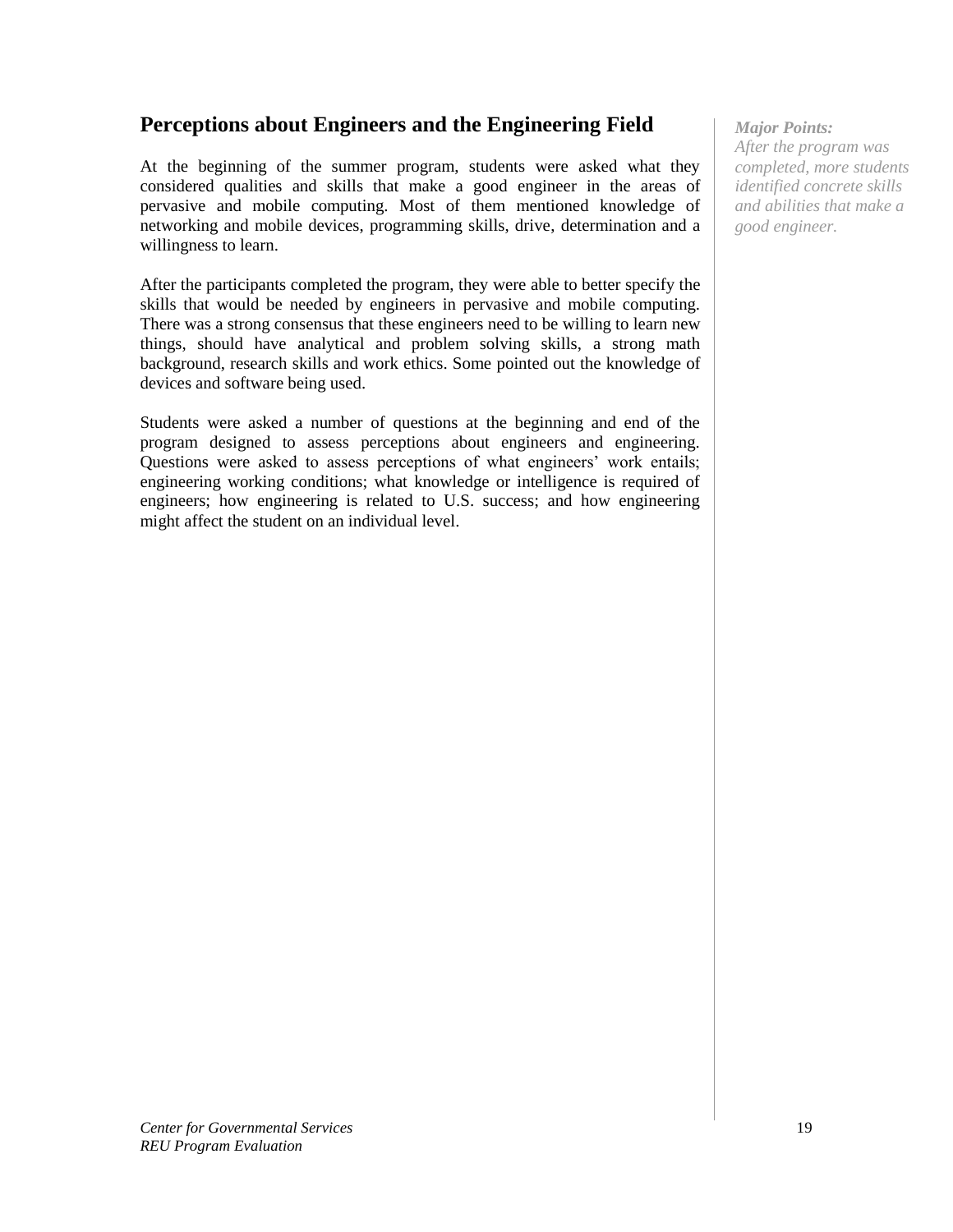In the beginning some students had an opinion that engineers primarily deal with theory. By the end of the summer, though, most felt that engineers indeed get to do practical works.

| Engineers deal primarily with theory (before) |           |         |
|-----------------------------------------------|-----------|---------|
|                                               | Frequency | Percent |
| Somewhat Agree                                |           | 20      |
| Somewhat Disagree                             |           | 50      |
| <b>Strongly Disagree</b>                      | 3         | 30      |
| Total                                         | 10        | 100     |

#### **Engineers deal primarily with theory (after)**

|                          | Frequency | Percent |
|--------------------------|-----------|---------|
| Somewhat Agree           |           | 10      |
| Somewhat Disagree        | 4         | 40      |
| <b>Strongly Disagree</b> |           | 50      |
| Total                    | 10        | 100     |

#### **A problem with engineering is that engineers seldom get to do anything practical (before)**

|                          | Frequency | Percent |
|--------------------------|-----------|---------|
| No Opinion               |           | 10      |
| Somewhat Disagree        | 3         | 30      |
| <b>Strongly Disagree</b> | 6         | 60      |
| Total                    | 10        | 100     |

#### **A problem with engineering is that engineers seldom get to do anything practical (after)**

|                          | Frequency | Percent |
|--------------------------|-----------|---------|
| <b>Strongly Disagree</b> |           | 100     |

## *Major Points:*

*Upon the completion of the program, participants more strongly felt that engineering is not only about theories and that they get to do practical work.*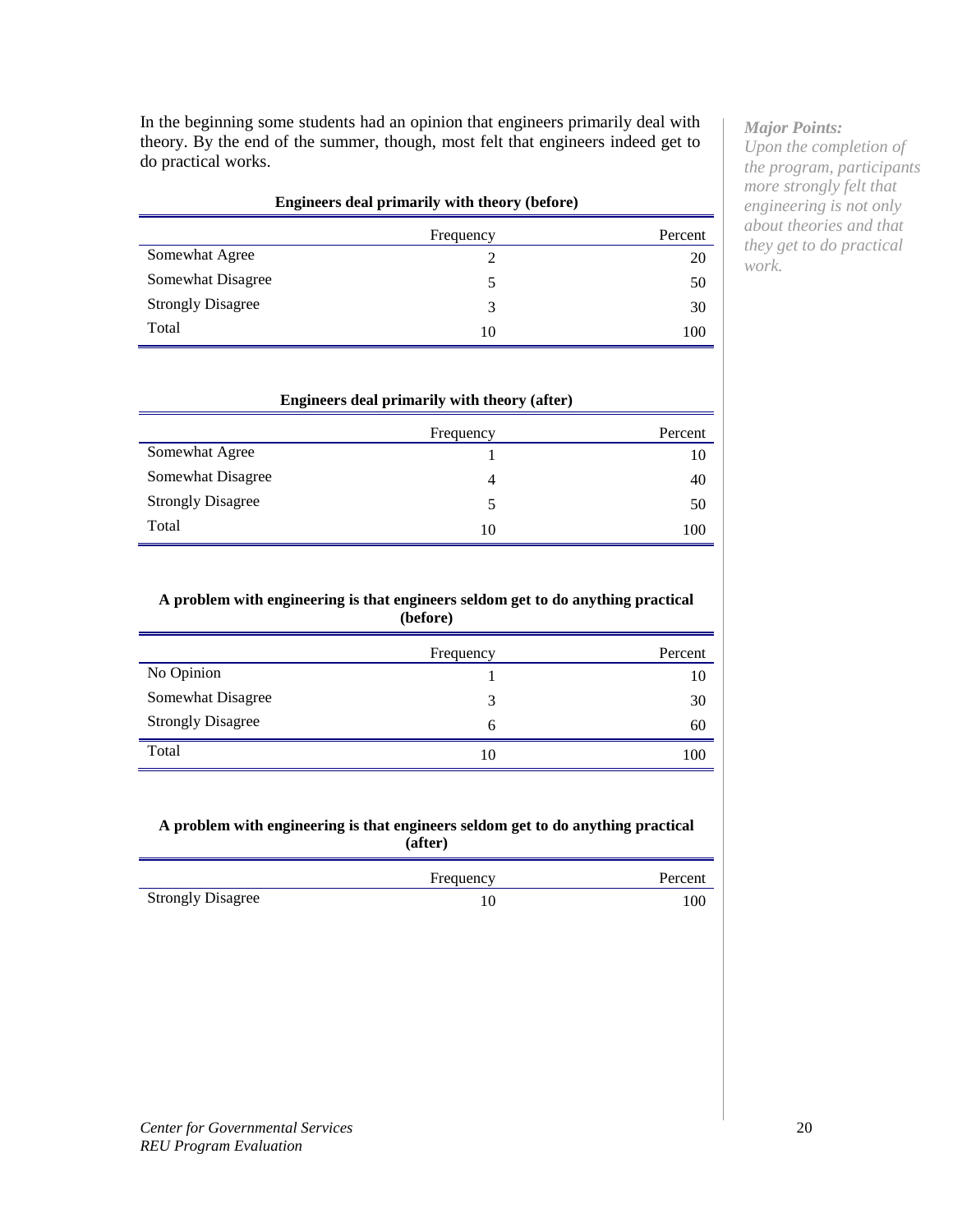Fewer students felt that engineers spend most of their time doing complex math after concluding the program.

#### **Engineers spend most of their time doing complex mathematical calculations (before)**

|                          | Frequency | Percent |
|--------------------------|-----------|---------|
| Somewhat Agree           |           | 20      |
| Somewhat Disagree        | C.        | 50      |
| <b>Strongly Disagree</b> | 3         | 30      |
| Total                    | 10        | 100     |

#### **Engineers spend most of their time doing complex mathematical calculations (after)**

|                          | Frequency | Percent |
|--------------------------|-----------|---------|
| Somewhat Agree           |           | 10      |
| Somewhat Disagree        | 4         | 40      |
| <b>Strongly Disagree</b> | 5         | 50      |
| Total                    | 10        | 100     |

From the beginning most had opinions that engineers spend time dealing with other people. By the end of the program, students more strongly agreed that engineers spend time dealing with others.

| Engineers spend relatively little time dealing with other people (before) |           |         |
|---------------------------------------------------------------------------|-----------|---------|
|                                                                           | Frequency | Percent |
| Somewhat Agree                                                            |           |         |
| Somewhat Disagree                                                         |           | 40      |
| <b>Strongly Disagree</b>                                                  |           | 50      |
| Total                                                                     | 10        | 1 O C   |

| Engineers spend relatively little time dealing with other people (after) |           |         |
|--------------------------------------------------------------------------|-----------|---------|
|                                                                          | Frequency | Percent |
| Somewhat disagree                                                        |           | 30      |
| <b>Strongly Disagree</b>                                                 |           | 70      |
| Total                                                                    | 10        | 100     |

# *Major Points:*

*Most students decided that engineers do not necessarily spend most of their time doing complex math by the end of the program.*

*Participants realized more strongly that engineers spend time with other people.*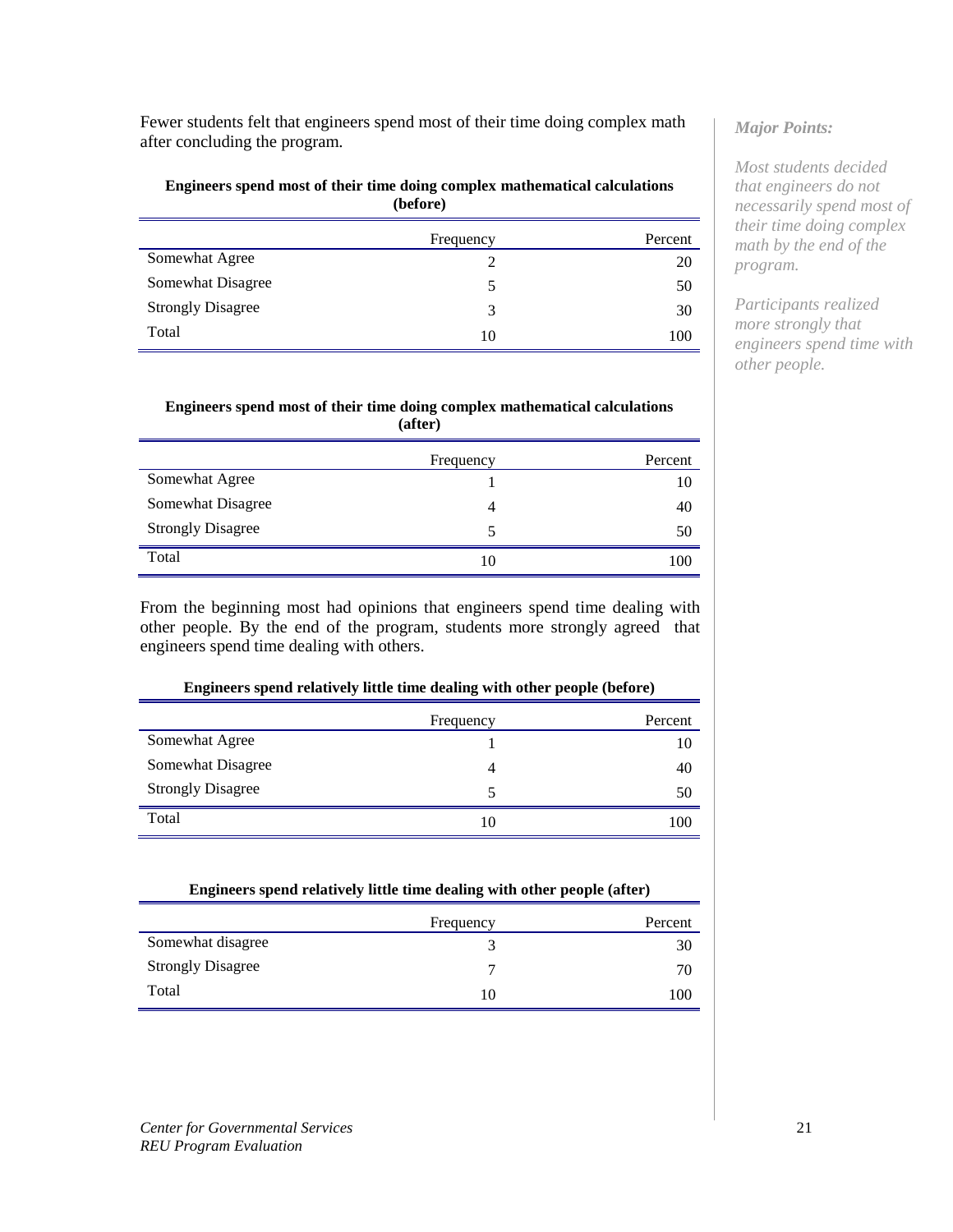Opinions about if engineers spend most of their time working in offices did not change drastically after the summer. By the end of the program, there was slightly stronger agreement that engineers spend most of their time in offices. One student expressed no opinion both before and after.

#### **Engineers spend most of their time working in offices (before)**

|                          | Frequency                   | Percent |
|--------------------------|-----------------------------|---------|
| Somewhat Agree           |                             | 30      |
| No Opinion               |                             | 10      |
| Somewhat Disagree        |                             | 40      |
| <b>Strongly Disagree</b> | $\mathcal{D}_{\mathcal{L}}$ | 20      |
| Total                    | 10                          | 100     |

#### **Engineers spend most of their time working in offices (after)**

|                   | Frequency | Percent |
|-------------------|-----------|---------|
| Somewhat Agree    | 3         | 30      |
| No Opinion        |           | 10      |
| Somewhat Disagree | 6         | 60      |
| Total             | 10        | 100     |

By the end of the summer, one student thought that being a good engineer requires an IQ in the genius range. However their disagreement was also stronger later.

On the other hand, there was slightly stronger disagreement to the opinion that engineers need an inborn aptitude for science and mathematics.

#### **To be a good engineer requires an IQ in the genius range (before)**

|                          | Frequency | Percent |
|--------------------------|-----------|---------|
| Somewhat Disagree        | 4         | 40      |
| <b>Strongly Disagree</b> | o         | 60      |
| Total                    | 10        | 100     |

| To be a good engineer requires an req in the genus range (arier) |           |         |
|------------------------------------------------------------------|-----------|---------|
|                                                                  | Frequency | Percent |
| Somewhat Agree                                                   |           | 10      |
| Somewhat Disagree                                                |           | 20      |
| <b>Strongly Disagree</b>                                         |           | 70      |
| Total                                                            | 10        | 100     |

#### **To be a good engineer requires an IQ in the genius range (after)**

## *Major Points:*

*After the program, there was slightly more disagreement that engineers work in offices most of the time.*

*One additional student agreed that a good engineer should have a very high IQ after the program was completed. However the overall disagreement was stronger afterwards.*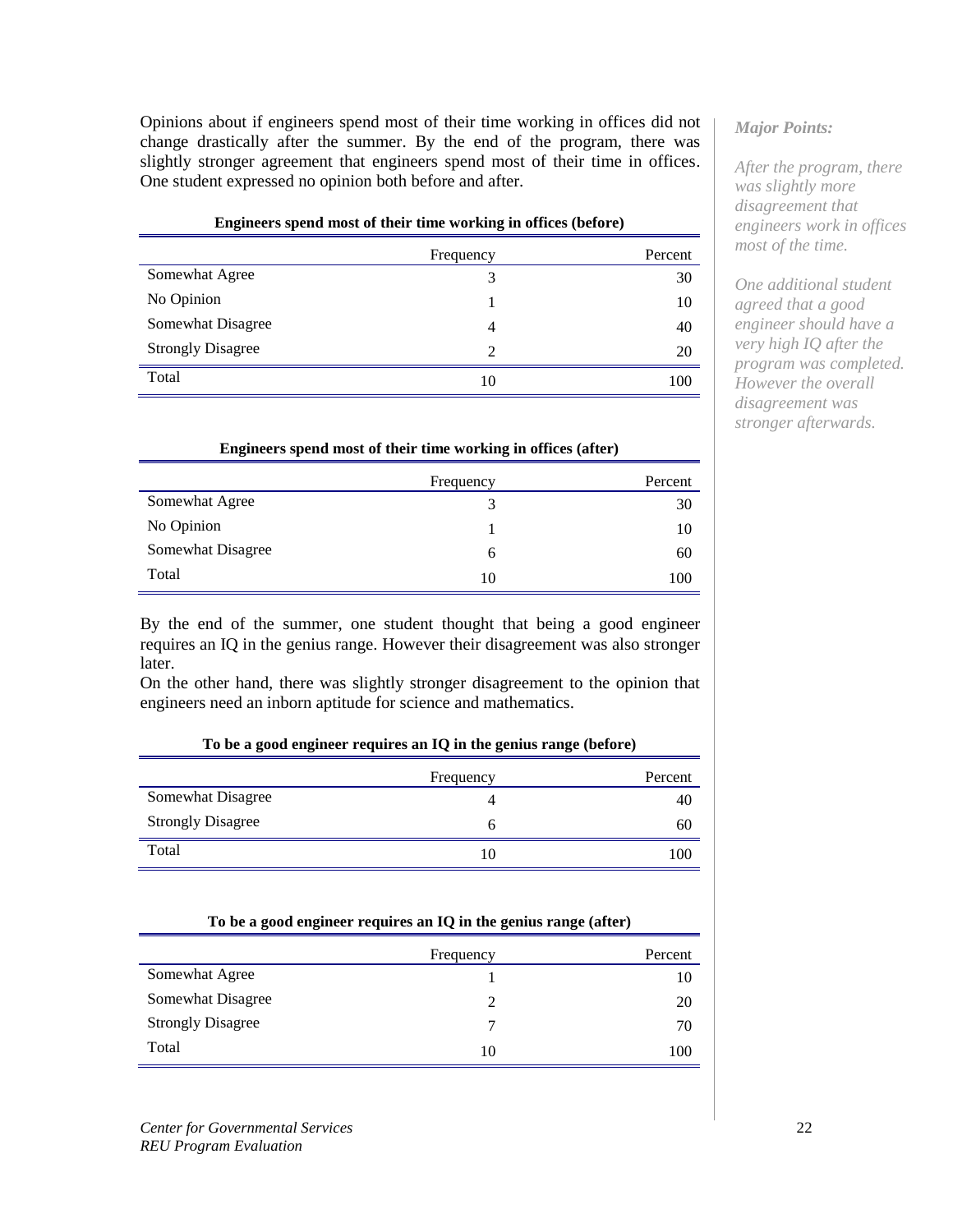#### **Engineers need a great deal of inborn aptitude for science and mathematics (before)**

|                       | Frequency     | Percent |
|-----------------------|---------------|---------|
| <b>Strongly Agree</b> |               | 10      |
| Somewhat Agree        | 6             | 60      |
| Somewhat Disagree     | $\mathcal{E}$ | 30      |
| Total                 | 10            | 100     |

### **Engineers need a great deal of inborn aptitude for science and mathematics (after)**

|                          | Frequency | Percent |
|--------------------------|-----------|---------|
| <b>Strongly Agree</b>    |           | 10      |
| Somewhat Agree           | 6         | 60      |
| Somewhat Disagree        |           | 20      |
| <b>Strongly Disagree</b> |           | 10      |
| Total                    | 10        | 100     |

At the start of the summer program, two students agreed that engineers seldom become involved in business decisions. Only one person expressed agreement about this question at the end of the program.

### **Engineers seldom get involved in business decisions (before)**

|                          | Frequency | Percent |
|--------------------------|-----------|---------|
| Somewhat Agree           |           | 20      |
| Somewhat Disagree        | 3         | 30      |
| <b>Strongly Disagree</b> | 5         | 50      |
| Total                    | 10        | 100     |

| Engineers seldom get involved in business decisions (after) |           |         |
|-------------------------------------------------------------|-----------|---------|
|                                                             | Frequency | Percent |
| Somewhat Agree                                              |           | 10      |
| Somewhat Disagree                                           |           | 50      |
| <b>Strongly Disagree</b>                                    | 4         | 40      |
| Total                                                       | 10        | 100     |

## *Major Points:*

*There was slightly less agreement that engineers should have a great deal of inborn aptitude for science and mathematics by the time the program concluded.*

*After the program, more students felt that engineers get involved in business decisions.*

=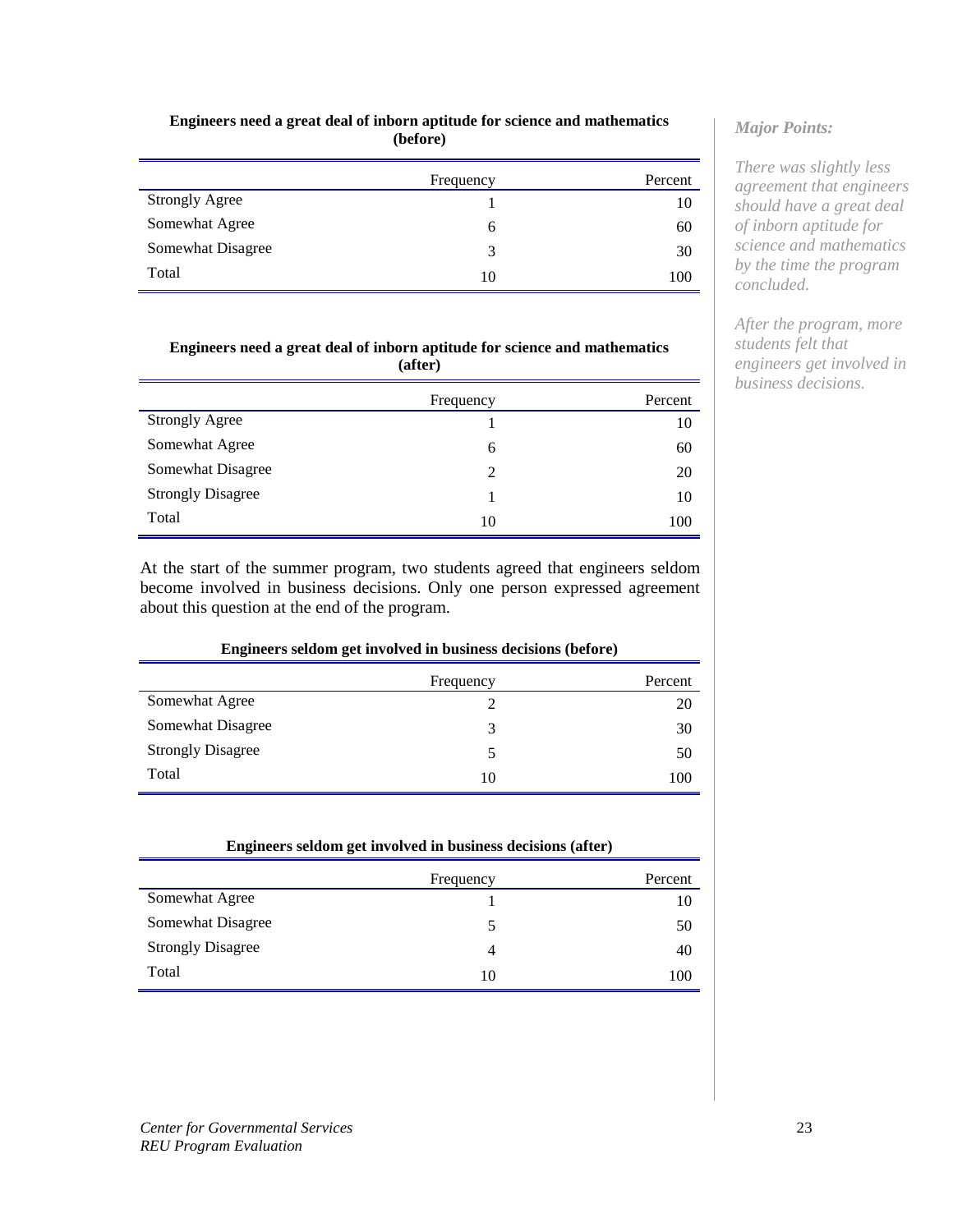While most students expressed agreement that engineers need to be knowledgeable about economics before and after the summer, there was stronger agreement on this question before the program. There was also slightly more agreement in the beginning that engineers should be knowledgeable about political matters, but there was slightly more agreement that engineers should be knowledgeable about environmental issues at the completion of the program.

| Engineers need to be knowledgeable about economics (before) |
|-------------------------------------------------------------|
|-------------------------------------------------------------|

|                       | Frequency | Percent |
|-----------------------|-----------|---------|
| <b>Strongly Agree</b> |           | 50      |
| Somewhat Agree        |           | 50      |
| Total                 | 10        | 100     |

| Engineers need to be knowledgeable about economics (after) |           |         |
|------------------------------------------------------------|-----------|---------|
|                                                            | Frequency | Percent |
| <b>Strongly Agree</b>                                      |           | 30      |
| Somewhat Agree                                             | 6         | 60      |
| Somewhat Disagree                                          |           | 10      |
| Total                                                      | 10        | 100     |

|  | Engineers need to be knowledgeable about political matters (before) |
|--|---------------------------------------------------------------------|
|  |                                                                     |

|                       | Frequency | Percent |
|-----------------------|-----------|---------|
| <b>Strongly Agree</b> |           | 20      |
| Somewhat Agree        | b         | 60      |
| Somewhat Disagree     | റ         | 20      |
| Total                 | 10        | 100     |

| Engineers need to be knowledgeable about political matters (after) |           |         |
|--------------------------------------------------------------------|-----------|---------|
|                                                                    | Frequency | Percent |
| <b>Strongly Agree</b>                                              |           | 10      |
| Somewhat Agree                                                     | 6         | 60      |
| No Opinion                                                         |           | 10      |
| Somewhat Disagree                                                  | 2         | 20      |
| Total                                                              | 10        | 100     |

## *Major Points:*

*Almost all of the program participants expressed agreement that engineers should have knowledge about economics both before and after.*

*Most agreed that engineers should know about political matters.*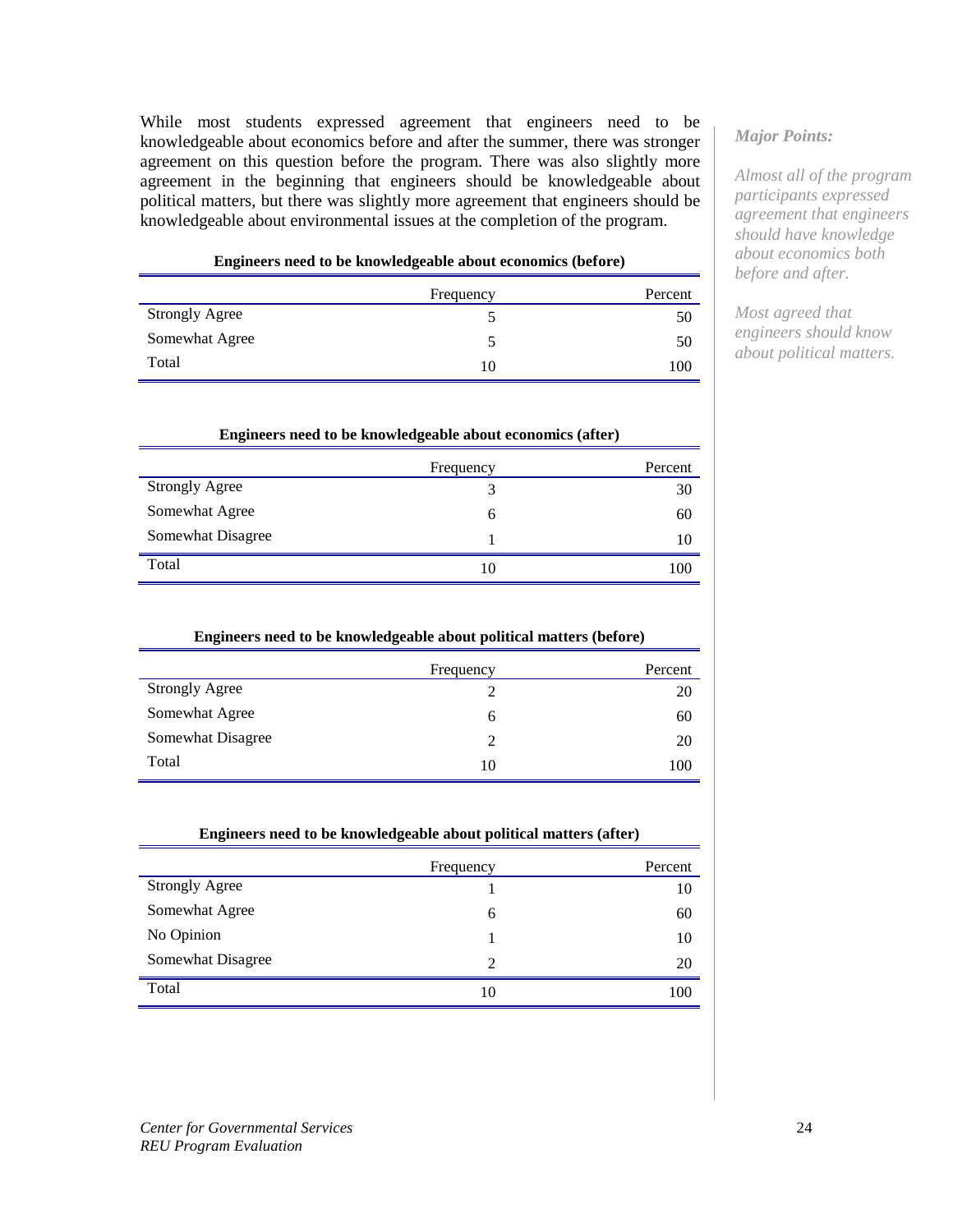| Engineers need to be knowledgeable about environmental issues (before) |  |
|------------------------------------------------------------------------|--|
|------------------------------------------------------------------------|--|

|                       | Frequency | Percent |
|-----------------------|-----------|---------|
| <b>Strongly Agree</b> |           | 50      |
| Somewhat Agree        | 4         | 40      |
| No Opinion            |           | 10      |
| Total                 | 10        | 100     |

**Engineers need to be knowledgeable about environmental issues (after)**

|                       | Frequency | Percent |
|-----------------------|-----------|---------|
| <b>Strongly Agree</b> | 4         | 40      |
| Somewhat Agree        | O         | 60      |
| Total                 | 10        | 100     |

For the most part, students felt that engineers need to deal with questions about ethical issues before and after the program, but after the program one student somewhat agreed that engineers have little to do with ethical issues.

### **Engineers have little need to deal with questions about ethical issues (before)**

|                          | Frequency | Percent |
|--------------------------|-----------|---------|
| Somewhat Disagree        | 4         | 40      |
| <b>Strongly Disagree</b> | h         | 60      |
| Total                    | 10        | 100     |

### **Engineers have little need to deal with questions about ethical issues (after)**

|                          | Frequency    | Percent |
|--------------------------|--------------|---------|
| Somewhat Agree           |              | 10      |
| Somewhat Disagree        | 3            | 30      |
| <b>Strongly Disagree</b> | <sub>0</sub> | 60      |
| Total                    | 10           | 100     |

# *Major Points:*

*While a majority of students felt that engineers should be knowledgeable about environmental issues, there was slightly more agreement at the end of the summer.*

*For the most part, students recognized at both the start and the end of the program that engineers have a need to deal with questions about ethics.*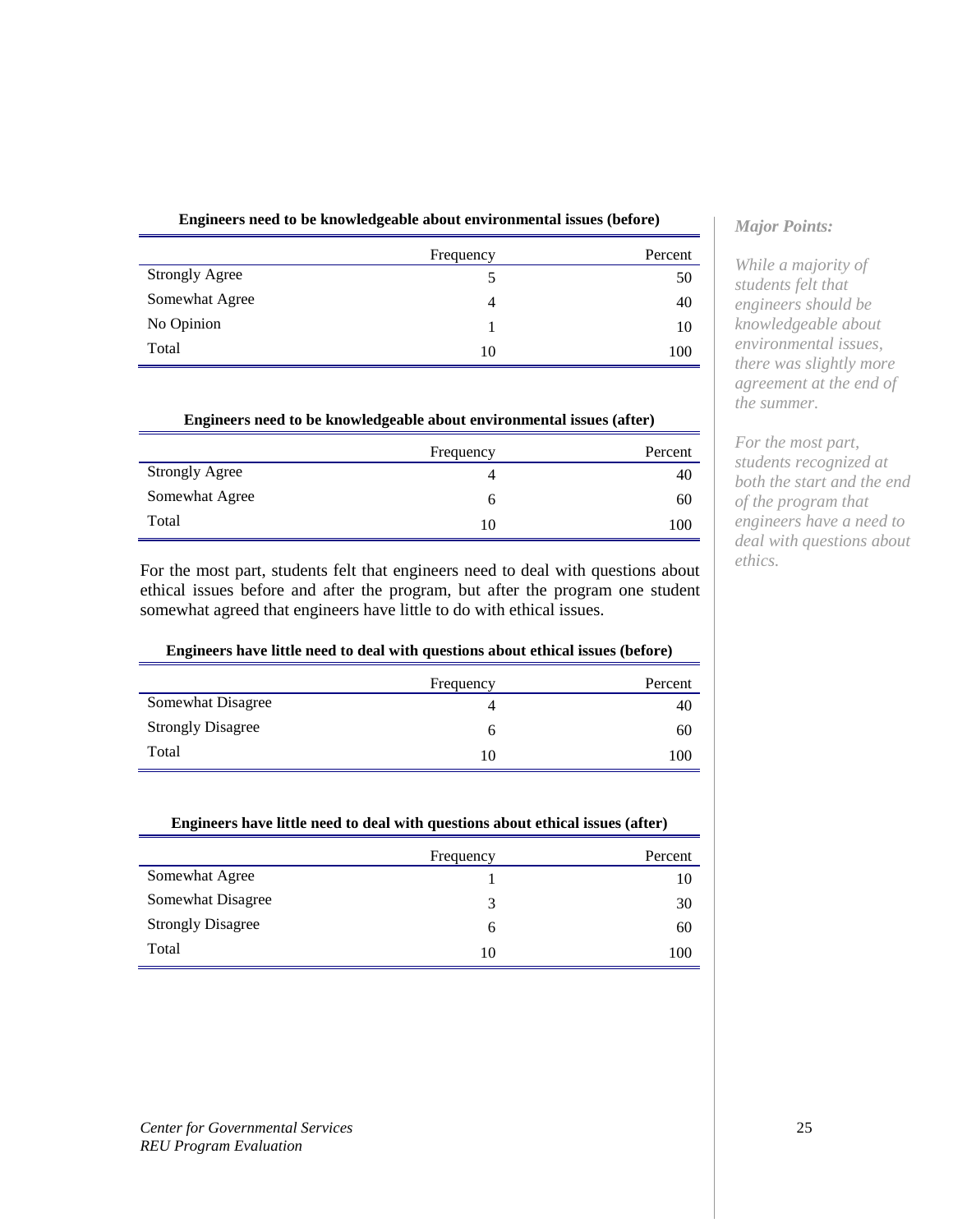Both before and after the program, all students expressed agreement that engineering is important to future U.S. economic success, and a majority strongly agreed.

| Engineering is important to future U.S. economic success in the world (before) |
|--------------------------------------------------------------------------------|
|                                                                                |

|                       | Frequency | Percent |
|-----------------------|-----------|---------|
| <b>Strongly Agree</b> |           | 90      |
| Somewhat Agree        |           | 10      |
| Total                 | 10        | 100     |

#### **Engineering is important to future U.S. economic success in the world (after)**

|                       | Frequency | Percent |
|-----------------------|-----------|---------|
| <b>Strongly Agree</b> |           | 90      |
| Somewhat Agree        |           | 10      |
| Total                 | 10        | 100     |

At the start of the program, all participants disagreed that engineering job availability depends upon defense spending. By the end of the summer, there was considerable agreement on that opinion.

#### **In engineering, job availability is highly dependent upon defense spending (before)**

|                          | Frequency | Percent |
|--------------------------|-----------|---------|
| Somewhat Disagree        | 4         | 40      |
| <b>Strongly Disagree</b> | o         | 60      |
| Total                    | 10        | 100     |

#### **In engineering, job availability is highly dependent upon defense spending (after)**

|                          | Frequency     | Percent |
|--------------------------|---------------|---------|
| Somewhat Agree           | 3             | 30      |
| No Opinion               |               | 10      |
| Somewhat Disagree        | 3             | 30      |
| <b>Strongly Disagree</b> | $\mathcal{F}$ | 30      |
| Total                    | 10            | 100     |

#### *Center for Governmental Services REU Program Evaluation*

# *Major Points:*

*All students agreed that engineering is important to U.S. economic success before and after the program.*

*Initially all disagreed that engineering job availability is dependent upon defense spending. However, the opinion turned mixed later.*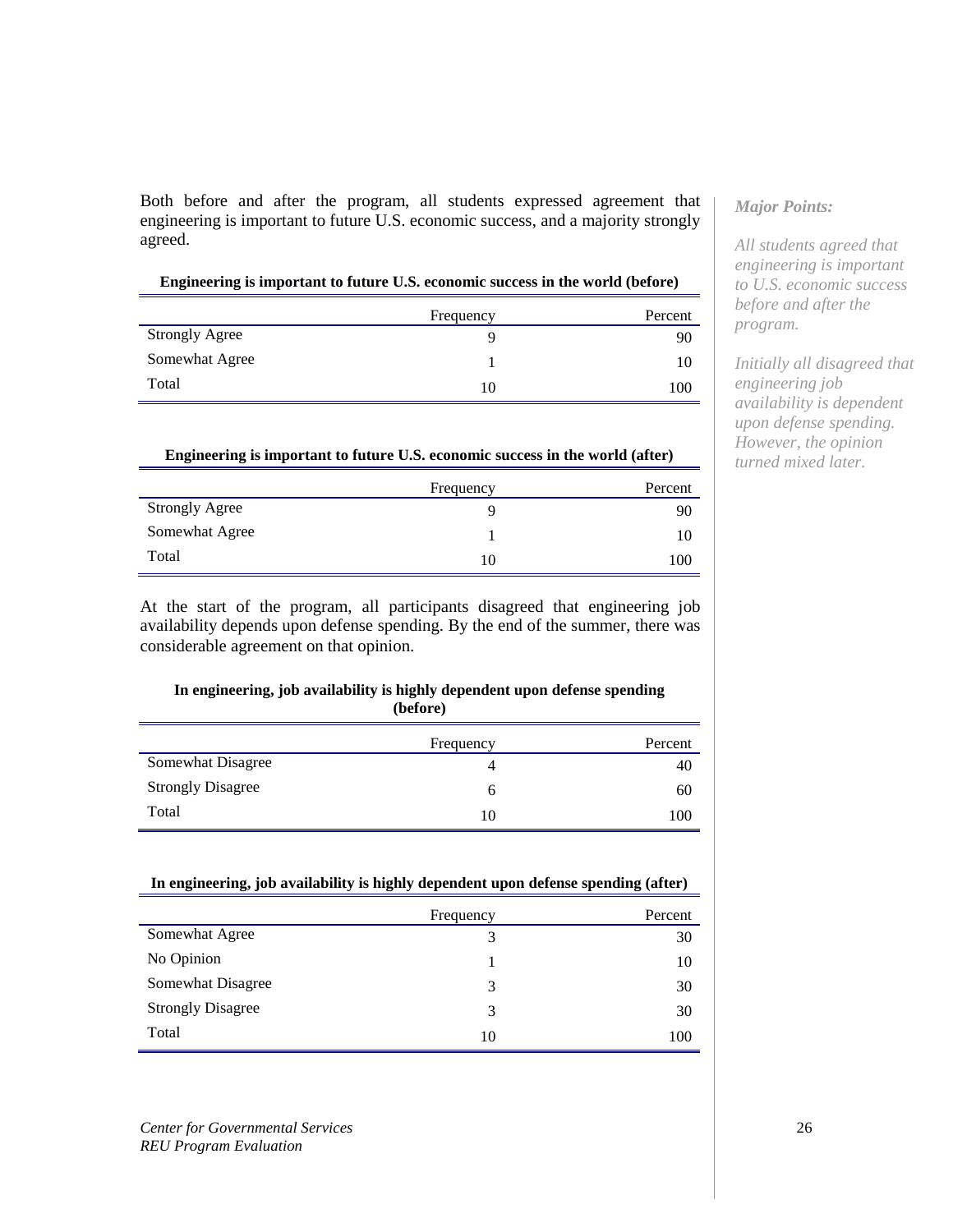When students were asked about potential benefits engineers receive from working in the field, most strongly agreed that an engineering career would be financially rewarding at both the beginning and the end of the program. Most students also agreed that skills learned in engineering would be useful in everyday life.

|                       | . | $\sim$ |           | $\sim$  |
|-----------------------|---|--------|-----------|---------|
|                       |   |        | Frequency | Percent |
| <b>Strongly Agree</b> |   |        |           | 80      |
| Somewhat Agree        |   |        |           | 20      |
| Total                 |   |        | 10        | 100     |

|  |  |  |  |  |  |  | A career in engineering will be financially rewarding (before) |  |
|--|--|--|--|--|--|--|----------------------------------------------------------------|--|
|--|--|--|--|--|--|--|----------------------------------------------------------------|--|

| A career in engineering will be financially rewarding (after) |           |         |  |
|---------------------------------------------------------------|-----------|---------|--|
|                                                               | Frequency | Percent |  |
| <b>Strongly Agree</b>                                         |           | 70      |  |
| Somewhat Agree                                                |           | 20      |  |
| Somewhat Disagree                                             |           | 10      |  |
| Total                                                         | 10        | 100     |  |

| Most of the skills learned in engineering will be useful in everyday life (before) |  |  |
|------------------------------------------------------------------------------------|--|--|
|                                                                                    |  |  |

|                       | Frequency | Percent |
|-----------------------|-----------|---------|
| <b>Strongly Agree</b> | 4         | 40      |
| Somewhat Agree        |           | 50      |
| Somewhat Disagree     |           | 10      |
| Total                 | 10        | 100     |

#### **Most of the skills learned in engineering will be useful in everyday life (after)**

|                       | Frequency | Percent |
|-----------------------|-----------|---------|
| <b>Strongly Agree</b> |           | 50      |
| Somewhat Agree        | 4         | 40      |
| No Opinion            |           | 10      |
| Total                 | 10        | 100     |

#### *Major Points:*

*All but one participant maintained the belief that a career in engineering would be financially rewarding and that skills learned in engineering would be useful in everyday life.*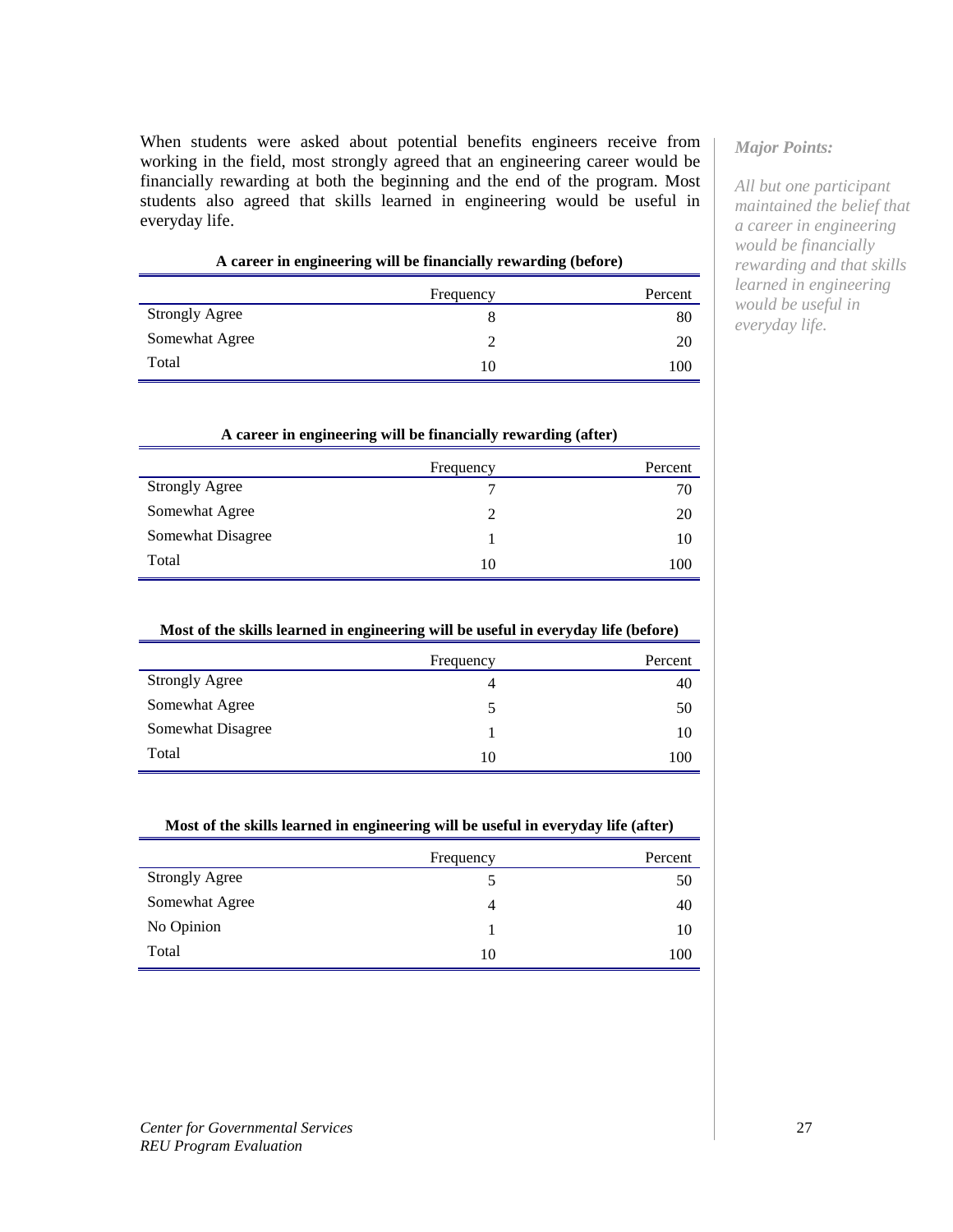# **Perceptions about Achievements**

Overall, participants in the program were satisfied with the research that they conducted over the summer, and a majority of participants were *very satisfied*.

#### **How satisfied are you with the research that you conducted this summer**

|                    | Frequency     | Percent |
|--------------------|---------------|---------|
| Very Satisfied     |               | 50      |
| Somewhat Satisfied | $\mathcal{R}$ | 30      |
| Not Very Satisfied |               | 20      |
| Total              | 10            | 100     |

Students were asked at the beginning of the program what they hoped to gain from their experience and then were asked what they did gain at the completion. Students who responded to both questions indicated that they did gain significant knowledge, skills, or benefits that they hoped to gain from their program experiences.

| What knowledge, skills, or other benefits<br>do you hope to gain? (In descending order<br>of frequency of responses) |                                                                                                                                                                                                                                                          | What knowledge, skills, or other<br>benefits did you gain? (In descending<br>order of frequency of responses)                                                                                                                                                       |
|----------------------------------------------------------------------------------------------------------------------|----------------------------------------------------------------------------------------------------------------------------------------------------------------------------------------------------------------------------------------------------------|---------------------------------------------------------------------------------------------------------------------------------------------------------------------------------------------------------------------------------------------------------------------|
|                                                                                                                      | Gain technical knowledge of several<br>kinds (programming, wireless<br>networking etc.)<br>Learn how to conduct research<br>Get help getting into a good grad<br>school<br>Write technical reports<br>Present research effectively<br>Work independently | Gained technical knowledge of<br>several kinds (writing software,<br>network simulation, CTT,<br>HTML, using map to write<br>software etc.)<br>Learned about paper writing.<br>Improved presentation skills.<br>Developed new contacts<br>Learned to work in groups |
|                                                                                                                      | Work in groups                                                                                                                                                                                                                                           |                                                                                                                                                                                                                                                                     |

## *Major Points:*

*Generally, there was a high level of satisfaction with research conducted in the program.*

*Most students gained skills or benefits that they hoped to obtain through their experiences in the program.*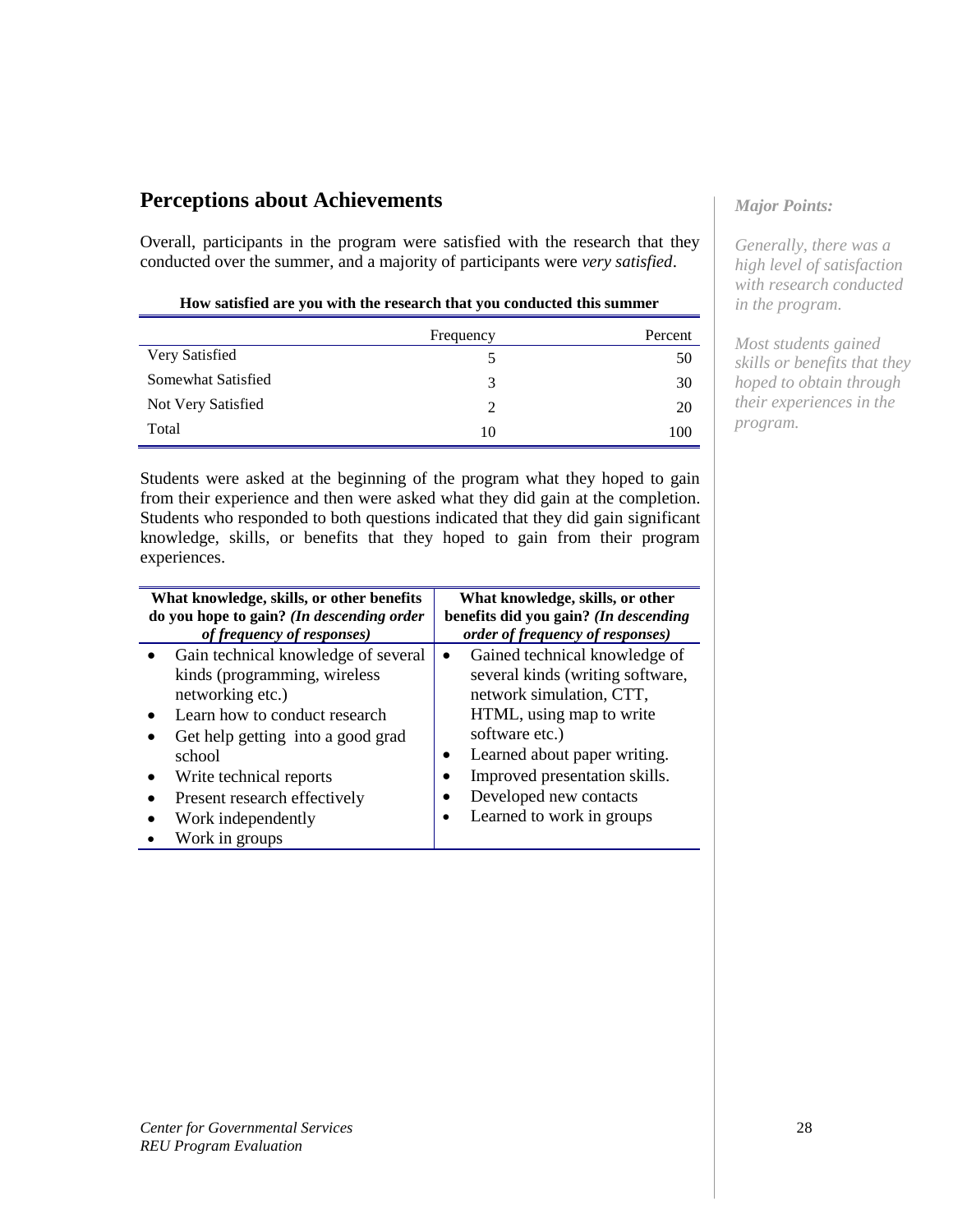When asked what the most valuable thing that students learned about research from the program, seven students mentioned the need to have patience and explore things. Some participants also found it difficult and risky in the sense that you may not get any results. Some of them also acknowledged that research is not very difficult and it can be fun.

## *Major Points:*

*Participants understood the need to have patience and keep exploring to succeed in research. Some of them found it fun too.*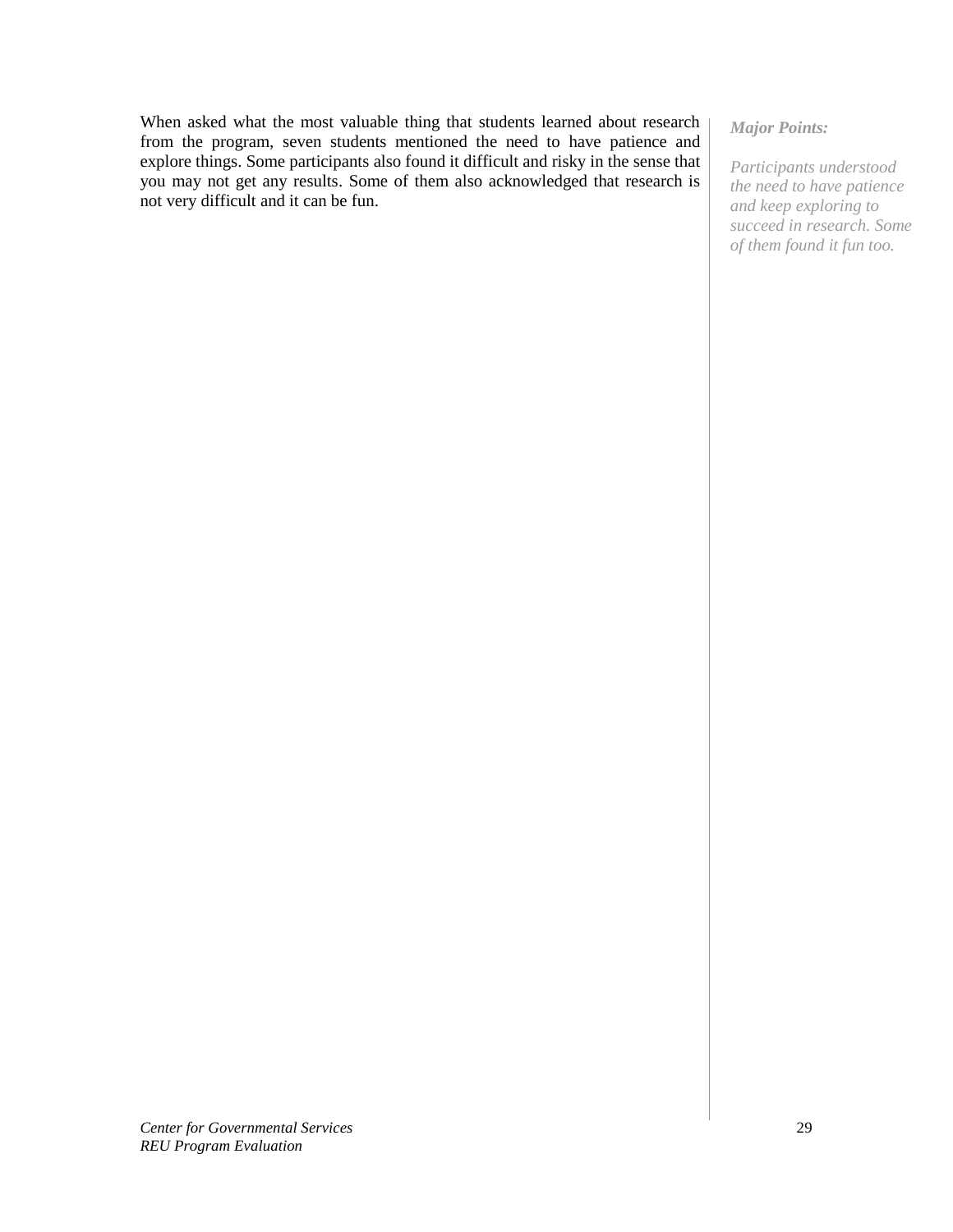# **Future Plans and Expectations**

After the program, more participants planned to pursue a graduate degree in computer science and software engineering than did so at the start of the summer. Most of the students agreed that the program helped them decide their future education goals and prepare for graduate education.

#### **After receiving your bachelor's degree, are you planning to pursue a graduate in computer science and software engineering (before)**

|                 | Frequency      | Percent |
|-----------------|----------------|---------|
| Yes, Definitely | 3              | 30      |
| Maybe           | 5              | 50      |
| Definitely Not  | $\overline{2}$ | 20      |
| Total           | 10             | 100     |

#### **After receiving my bachelor's degree, I am planning to pursue a graduate degree in computer science and software engineering (after)**

|                 | Frequency | Percent |
|-----------------|-----------|---------|
| Yes, Definitely | 3         | 30      |
| Maybe           | 6         | 60      |
| Definitely Not  |           | 10      |
| Total           | 10        | 100     |

### **I feel that this program helped me decide on future education goals**

|                       | Frequency | Percent |
|-----------------------|-----------|---------|
| <b>Strongly Agree</b> |           | 50      |
| Somewhat Agree        |           | 50      |
| Total                 | 10        | 100     |

### **I feel that this program helped me prepare for graduate education**

|                       | Frequency | Percent |
|-----------------------|-----------|---------|
| <b>Strongly Agree</b> |           | 50      |
| Somewhat Agree        |           | 20      |
| No Opinion            | 3         | 30      |
| Total                 | 10        | 100     |

# *Major Points:*

*Eight students considered pursuing graduate studies in computer science and software engineering at the start of the program while nine expected to do so at the conclusion.*

*There was widespread agreement that the REU program helped students decide future education goals and prepare for graduate studies.*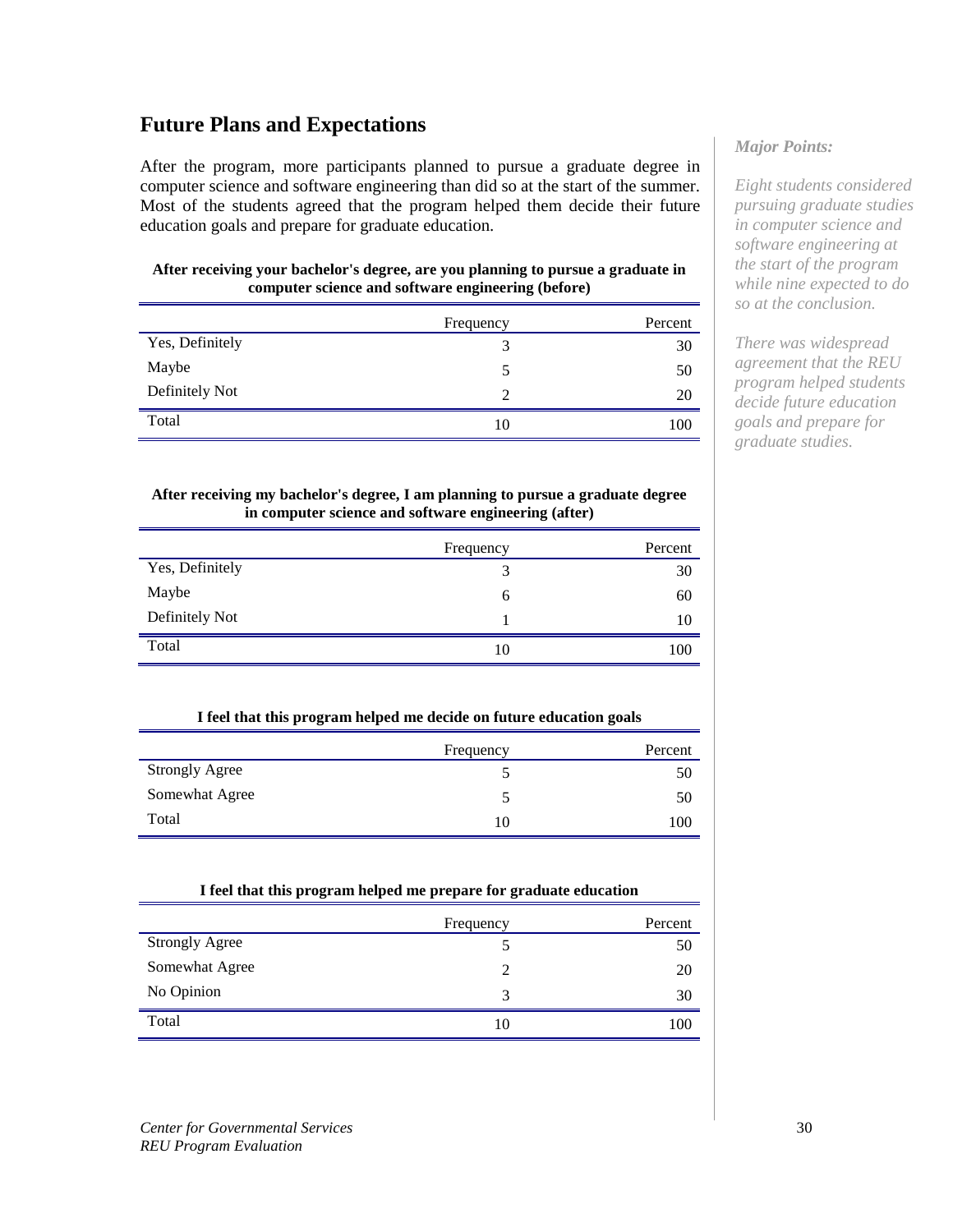All of the participants agreed that they learned something in the program that they can apply in real world situations in the future. Of these, a majority felt strongly that this was true.

## **I feel that I learned something in this program that I will be able to take with me and apply in real world situations**

|                       | Frequency | Percent |
|-----------------------|-----------|---------|
| <b>Strongly Agree</b> |           | 70      |
| Somewhat Agree        | C         | 20      |
| Somewhat Disagree     |           | 10      |
| Total                 | 10        | 100     |

The students elaborated. Typical comments included:

- *I now have an understanding of the basics of research. I can use this to help me decide whether or not I want to go to graduate school.*
- *I learned a great deal about how to efficiently research a topic, create and experiment, and write the results in a paper.*
- *This program taught me how to work with partner/mentors to achieve goals that were set. … I also received a lot of useful information on presentations.*
- *I have learned "what graduate school really is". ...A lot of stuff about networking, also how to conduct experiments*
- *I will be able to use my skills in technical writing and making presentations that were honed through this experience in the future.*
- *I learned the importance of communication; be it through papers, presentations, talking in a group, etc… I'm …the type who works alone until the task is finished. However, in the real world, people give clear presentations of what they are doing.*
- *…I have improved my skills in programming through this program.*

Most of the students agreed that they will be very comfortable recommending the REU program to other undergraduates at their home institutions. The majority *strongly agreed*.

# **I will be very comfortable recommending this program to other engineering undergraduates at my home institution**

|                       | Frequency | Percent |
|-----------------------|-----------|---------|
| <b>Strongly Agree</b> |           | 80      |
| Somewhat Agree        |           | 10      |
| No Opinion            |           | 10      |
| Total                 | 10        | 100     |

## *Major Points:*

*There was strong agreement that students learned things in the program that they would apply in real world situations.*

*Almost all agreed that they would feel "very comfortable" recommending the REU program to others.*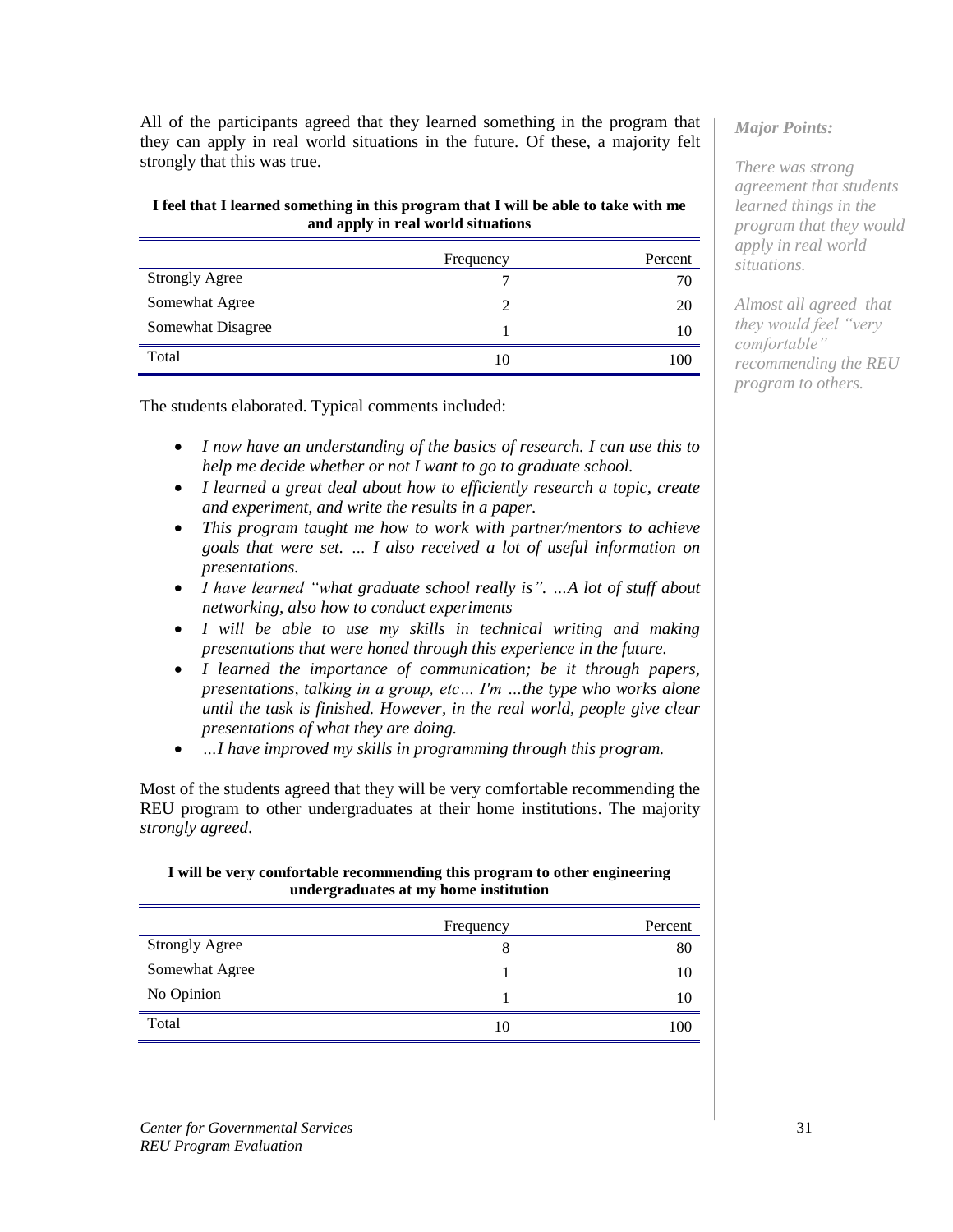# **Conclusions**

Results of the pre- and post-program surveys indicated that students had positive experiences over the summer course. Overall, they felt welcome and comfortable at Auburn and in the program. They described having accurate expectations of program requirements, felt well prepared, and clearly understood what they would be doing during the course of the summer.

There was general agreement that the mentoring process went well and that students were satisfied with their interactions with advisors and department members. Also, through the course of the program, students gained confidence in many of their abilities. However, they felt better able to work individually than in groups. They gained confidence to solve engineering and technology problems, and to complete a research project successfully and present results in writing or through presentations.

Students had very clear expectations about what they would like to gain from participation in the program. Many of their expectations were met. They reported that they learned about the field of Pervasive and Mobile Computing. They also gained a greater understanding of how to conduct engineering research, how to prepare written research reports, and how to present research results. They gained knowledge about the importance of teamwork and honed specific skills such as programming.

Most of the students plan to attend a graduate program in computer science and software engineering. They agreed that the program helped them decide future education goals and that the program helped prepare them for advanced education. They also felt that they would be able to apply what they learned in the program in the real world.

Almost all of the students said that they could comfortably recommend the program to others.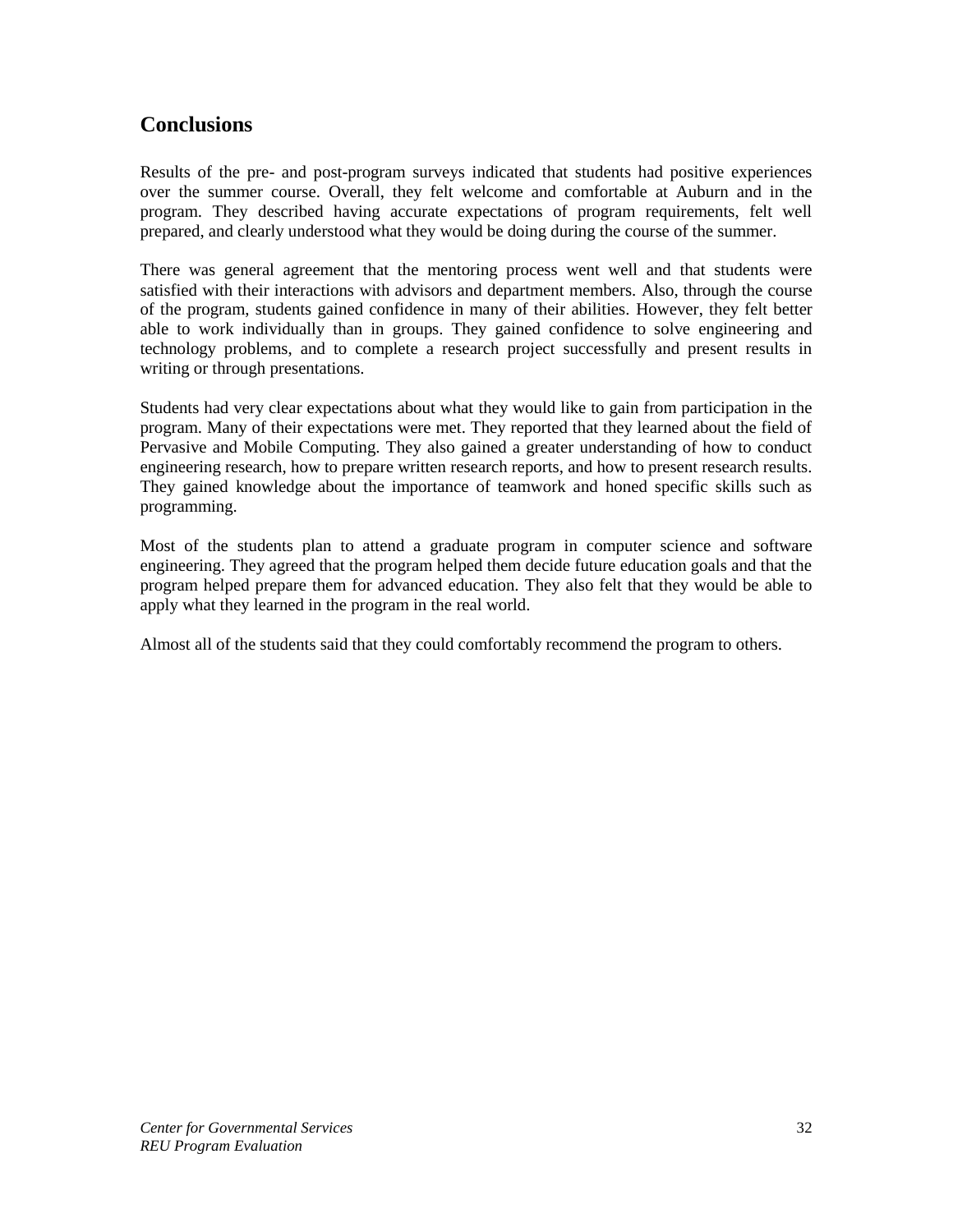# **Achievement of Program Goals**

Each of the four core program goals was significantly achieved:

## *Increase the number of future professionals in the areas of pervasive and mobile computing.*

The participants in the program showed a greater inclination to enter the field of pervasive and mobile computing because of their experiences in the summer program. If they do enter this field, they have more confidence in their ability to conduct rigorous research and to contribute professionally to the field by proficiently writing technical research reports and presenting information to colleagues.

## *Develop students' ability to apply computer and information-based technologies to real-world problems.*

Students participated in a number of activities that developed their abilities to apply what they learned in the program to real-world problems. They expressed more confidence in their ability to apply technology to such problems by the end of their experience. Through practical application, participants gained greater confidence in being able to solve creative engineering problems and complete an engineering project.

# *Stimulate enrollment in graduate studies through the involvement of students in scientific investigations under the mentorship of research faculty.*

Students expressed a desire to learn how to conduct research in preparation for graduate studies in the REU program. They enjoyed positive mentoring relationships and were able to gain an understanding of graduate education. Participants worked in an environment that required teamwork and collaboration similar to what they would experience in a graduate environment. At the end of their experience in the program, most students were planning to pursue a graduate degree in computer science and software engineering. They indicated that the REU program helped them decide on and prepare for their future education goals.

# *Promote collaborative ties between the student's institution and Auburn University faculty, staff, and students and to provide a basis for future cooperative studies.*

Results of the program evaluation indicate that participants enjoyed a very collegial atmosphere in which they developed networks that should persist in the future. They expect to take what they learned in their experience and apply it at their home institutions. Participants, overall, strongly agreed that they will recommend the REU program when they return home.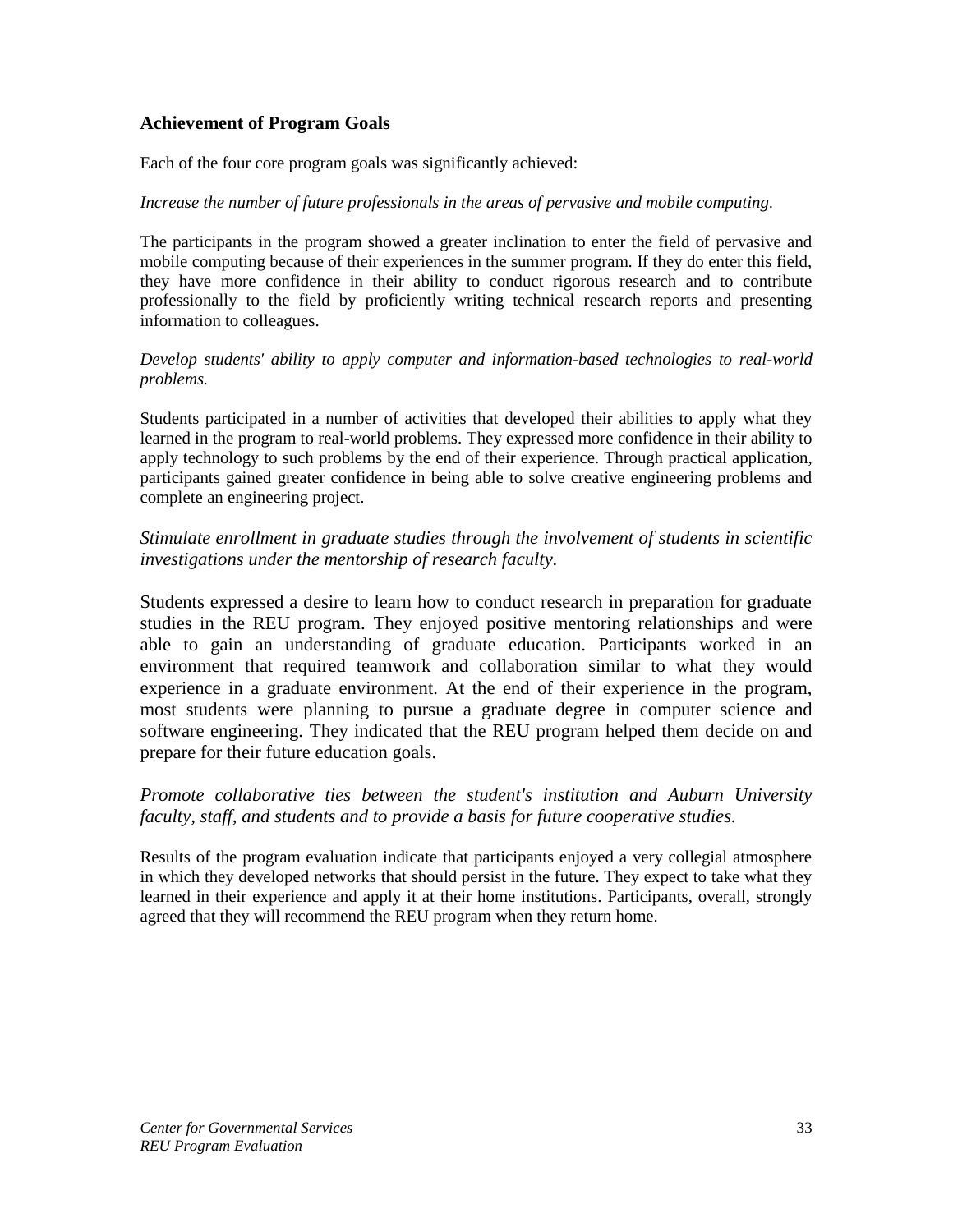# **Comparison with 2007 Program**

In 2007 and 2008, the REU program evaluations indicated that students were satisfied with their experiences. Important similarities and differences are outlined below.

#### Accommodations

Overall, students seemed more satisfied with accommodations and hospitality in 2007 compared to 2008. This year they felt more welcome upon arrival and over the duration of the program but were slightly satisfied with housing and funding arrangements.

#### Program Expectations

Compared to the previous year, there was a better understanding about what to expect during the program. In addition, a greater percentage of students concluded that they were prepared for the program requirements by the end of the 2008 program.

#### Instruction and Advising/Mentoring

Overall, students in 2007 seemed to be more satisfied with the advising/mentoring process than students were in 2007. Students in both years, more often than not, felt comfortable seeking assistance from other members of the department. This was almost the same in both years.

#### Confidence in Abilities

In 2007 and 2008, students expressed little confidence in their ability to write research reports in the beginning. In 2007, though, students received a greater boost in confidence that they could write research reports over the course of the program than did students in 2008. Greater percentage of people gained confidence in group work in 2007 than in 2008.

#### Perceptions about Engineers and the Engineering Field

From the beginning 2008 participants had better perception about engineering profession than previous year.

In 2008, opinions slightly changed about whether engineers primarily deal with theory or seldom get to do anything practical. In 2007 it had remained mostly the same.

In 2007 and 2008, many students disagreed that a good engineer must have a very high IQ (genius range) or need a great deal of inborn aptitude for science and mathematics. However, this year one person agreed to that later.

In 2007, some students agreed that job availability in engineering is highly dependent upon defense spending both at the beginning and at the end of the program. In 2008, all students disagreed to that initially. Opinions turned mixed at the end of the program in 2008.

#### Perceptions about Achievements

While students in both 2007 and 2008 gained hoped-for knowledge, skills, or other benefits from their experiences in the programs, the group in 2008 seemed to find greatest value in learning